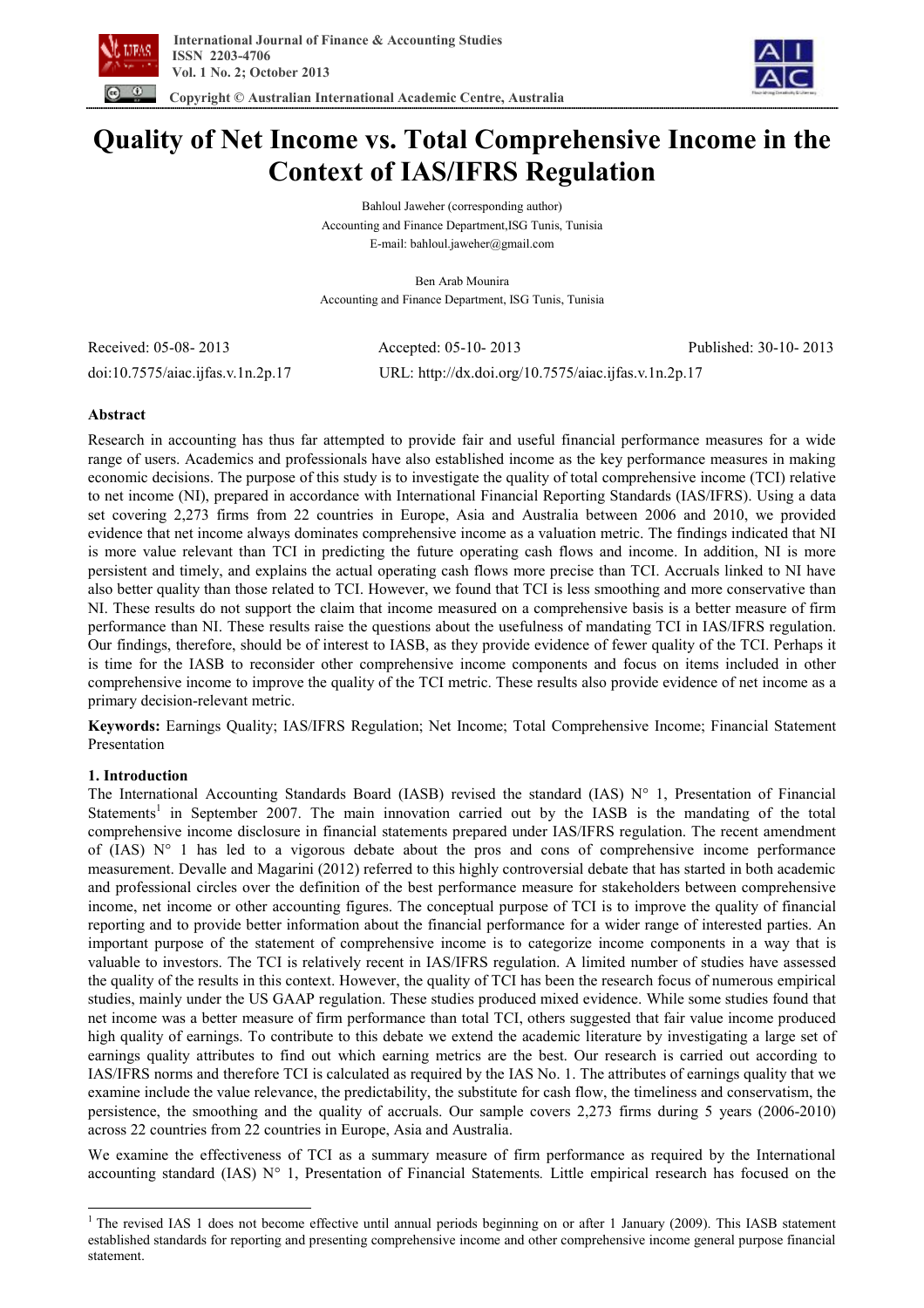#### **IJFAS 1 (2):17-34, 2013** 18

quality of TCI prepared in accordance with IAS/IFRS norms. Investors may find this study of particular interest to discern the usefulness of performance measures calculated under fair value principal and support the IASB decisions to amend the IAS 1. Furthermore, this study contributes to the tremendous controversy about what should be reported in the income statement. This paper helps to underline the value of the TCI and the other comprehensive income components. Although ongoing literature focuses more on the value relevance earnings attributes, this study aims to extend prior research, examining various proxies of earnings quality and adding to the earnings quality literature under IAS/IFRS regulation.

The remainder of the paper is organized as follows. First, we try to clarify the concepts of TCI. We present the concept and meanings of comprehensive income (clean surplus income and dirty surplus income). Second, we review the related research and the Hypotheses. Third, we describe the research design, including the measures for the variables used, the model specifications, and the sample and data selections process. After that, we report and discuss the descriptive statics and empirical analysis [Section V]. Finally, we summarize and conclude the paper.

## **Meaning of TCI under the (IAS) N° 1, Presentation of Financial Statements**

As indicated by Kanagaretnam et al. (2009, p. 352) "measuring periodic performance and financial position of a business entity has always been a challenge for accounting policy makers and a major concern for users of accounting information". The recent revision of the norms IAS  $N^{\circ}$  1 has also provided motivation to explore the value added of the mandatory disclosure of the fair value income in terms of earnings quality. Financial statements prepared in compliance with IAS/IFRS norms state two core measures of overall performance: net income and total comprehensive income. The net income corresponds to the "difference between revenue realized in transactions and related historical cost occurred in a designated period of time, based on the accrual basis, realization principle and matching principle" (Liu & Liu, 2009, p. 74). This refers to the traditional conception of income measurement of financial performance. While total comprehensive income is more extensive, it should cover all changes in equity in designed period, except transactions from the owners. In other words, TCI encompasses all enrichment achieved by the company, representing "a key measure of the overall company performance" (Devalle & Magarini, 2012, p. 43). The total comprehensive is conceptually closer to economic income or Hicksian income<sup>2</sup> and driving from the concept of 'financial capital maintenance<sup>33</sup>. The TCI measurement of financial performance refers to the up-to-date conception of income as defined by the 'Conceptual Framework for Financial Reporting' (2010)<sup>4</sup>: "Income is increases in economic benefits during the accounting period in the form of inflows or enhancements of assets or decreases of liabilities that result in increases in equity, other than those relating to contributions from equity participants" (Paragraph 425. a).

The IAS  $1<sup>5</sup>$  states that the Total Comprehensive Income TCI is obtained via two following processes:

## *Dirty surplus income*

TCI is the sum of net income NI and other comprehensive income OCI components, including:

a. Changes in revaluation surplus (see IAS 16 Property, Plant and Equipment and IAS 38 Intangible Assets);

b. Actuarial gains and losses on defined benefit plans recognized in accordance with paragraph 93 of IAS 19 Employee Benefits;

c. Gains and losses arising from translating the financial statements of a foreign operation (see IAS 21 The Effects of Changes in Foreign Exchange Rates);

d. Gains and losses on re-measuring available-for-sale financial assets (see IAS 39 Financial Instruments: Recognition and Measurement);

e. The effective portion of gains and losses on hedging instruments in a cash flow hedge (see IAS 39).

## *Clean surplus income*

 $\overline{\phantom{a}}$ 

Total comprehensive income is the change in equity during a period resulting from transactions and other events, except for those changes resulting from transactions with owners in their capacity as owners. This means that only the changes not linked to the owners describe a clean relation between the balance sheet and income statement.

According to the standard IAS  $N^{\circ}$  1 (revised in June, 2011<sup>6</sup>) the entity may present a single 'statement of profit or loss and other comprehensive income', with profit or loss and other comprehensive income presented in two sections. The

<sup>&</sup>lt;sup>2</sup> They both describe periodical change in the valuation of entity, but they basically disagree in terms of the treatment of the value of goodwill (Tsujiyama, 2007).

<sup>3</sup> The recognition and measurement of income and expenses, and hence profit, depends in part on the concepts of capital and capital maintenance used by the entity in preparing its financial statements. Under the concept of financial capital maintenance "a profit is earned only if the financial (or money) amount of the net assets at the end of the period exceeds the financial (or money) amount of net assets at the beginning of the period, after excluding any distributions to, and contributions from, owners during the period". (Conceptual Framework for Financial Reporting, 2010)

<sup>4</sup> The IASB Framework was agreed by the IASC Board in April (1989) and adopted by the IASB in April (2001). In September 2010, the IASB amended the objective of general purpose financial reporting and the qualitative characteristics of useful information. The remaining of the document from 1989 remains effective.

 $<sup>5</sup>$  In September (2007) The IASB has introduced the first amendment to IAS 1 'Presentation of Financial Statements'. This reform</sup> imposes the publication of the total comprehensive income in the financial statements. In June (2011) the IASB has introduced the second Amendment to IAS 1. This reform establishes the components incorporated in the 'Other comprehensive income' concept.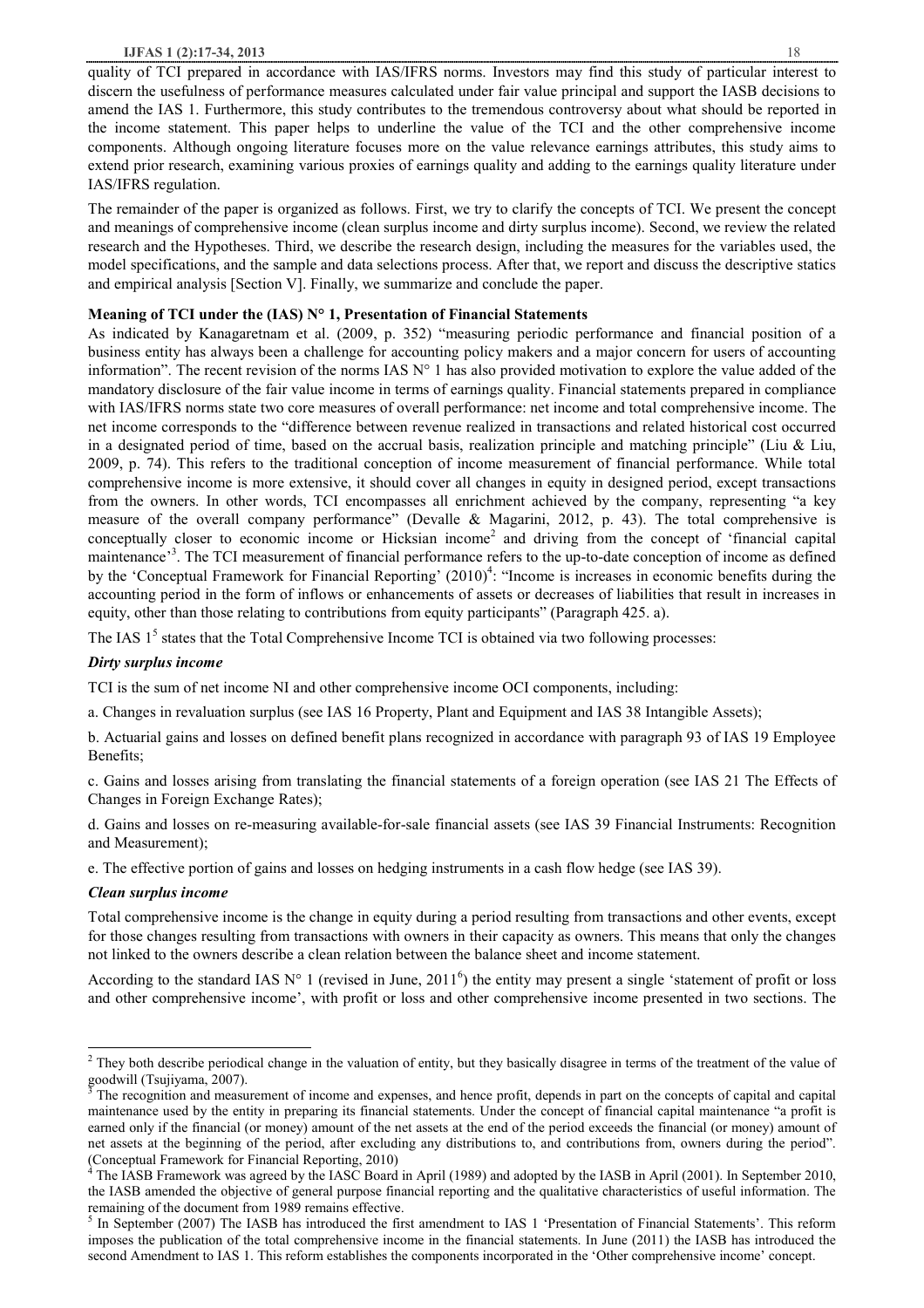sections shall be presented together, with the profit or loss section presented first followed directly by the other comprehensive income section. The other comprehensive income section shall present line items for amounts of other comprehensive income in the period, classified by nature:

- (a) will not be reclassified subsequently to profit or loss; and
- (b) will be reclassified subsequently to profit or loss when specific conditions are met.

### **2. Literature Review and Hypotheses**

Over the years, there has been a large controversy about what earnings metrics should be reported in the income statement. The IASB's rationale for imposing the TCI metric in 2007 is mainly driven by the need to enhance the transparency of financial statements and to provide capital markets with more pertinent accounting information relative to net income alone. Conceptually, the TCI produces better information that is useful to a wide range of users in making economic decisions, especially for capital providers. The disclosure of TCI allows users to assess possible cash flow of the company because it identifies the entire resource of value added (Keating, 1999). It supplies investors with clear insights into the future prospects of the firm and progress the predictive aptitude of its future earnings and cash flows (Goncharov & Hodgson, 2011). The TCI "can provide more objective and useful information as it is a periodical change in net assets, given that assets and liabilities held by an entity are objectively observable" (Tsujiyama, 2007, p. 3). In this way, supporters of the TCI maintain that it has provided more useful and related information, and satisfied the users with comprehensive financial information (Liu & Liu, 2009). Additionally, Goncharov and Hodgson (2011, p. 30) argued that "it captures all sources of value creation and forces managers to consider external factors that affect firm value, not just internal operating ones".

The TCI has evolved with a coherent theoretical basis in IAS/IFRS regulation. It is above all driven by the too much use of fair value measurement principle. The determination and the quality of TCI mainly depend on the use of fair value. The merits of fair value accounting generate passionate debates among academics, regulators, and investors. Investors generally maintain measurements at fair value as providing the most transparent financial reporting of an investment, thereby facilitating better investment decision-making and more efficient capital allocation between firms  $(SEC, 2008)^7$ . However, the manner whereby these valued are attained is highly important to including fair values in financial statements (Gwilliam & Jackson, 2008). Consistent with IFRS  $13^8$ , the fair value is obtained using two processes: mark to market vs. mark to model. These methods are associated with several challenges and limitations. The most important advantage linked to the market to market model fair value valuation is the reconciliation between accountings and market value of the entity. This reconciliation improves the value relevance of the TCI. However, the principal disadvantage related to this approach is that translated market values amplify the volatility of earnings metrics (SEC, 2008). Most prior researches show that employing mark to market accounting translates into more volatile income (Keating, 1999; Laux & Leuz, 2009; McCoy et al., 2009; Goncharov & Hodgson, 2011; Ferraro & Veltri, 2012). Moreover, the main weakness connected to the market to models is the potential discretion in estimating fair value measures. Proponents of the 'all inclusive' approach assert that it is more suitable to include both realized and unrealized gains and losses on fair value measurement in income because this information permits users to better predict future income or cash flows. However, recording unrealized gains and losses on the income statement may lead to increased income volatility (SEC, 2008).

As a result, previous empirical studies provided mixed evidence on the quality of total comprehensive income. The information produced by TCI was expected to help investors, creditors and other financial statement users in evaluating an enterprise's economic activity, and its timing and magnitude of future cash flows (McCoy et al., 2009). However, several empirical and survey-based articles have confirmed that there is no evidence of better quality of (TCI). For example, Ferraro and Veltri (2012) argued that previous research provided mixed evidence, failing to a large extent to find consistent support for the value relevance of CI/OCI and its components. Critics show that TCI fail to improve the quality of financial reporting. They consider that the current operating income approach has better reflected the permanent earnings power of a firm that results only from recurring activities as measured objectively by historical-cost and according to the realization concept (Kanagaretnam et al., 2009). They argue that other comprehensive income components are transitory in nature and therefore unrepresentative of core earnings. McCoy et al. (2009) showed that

http://www.sec.gov/news/studies/2008/marktomarket123008.pdf

 $\overline{a}$ 

<sup>&</sup>lt;sup>6</sup> The revision of IAS 1 results from the first stage (segment A) of the IASB's project on performance reporting. The IASB and the FASB are undertaking this project together to improve the consistency and clarity of the presentation of items of comprehensive income.

<sup>&</sup>lt;sup>7</sup> SEC (2008). Report and Recommendations Pursuant to Section 133 of the Emergency Economic Stabilization Act of 2008: Study on Mark-To-Market Accounting. Reprinted on the SEC website:

<sup>&</sup>lt;sup>8</sup> In May 2011, the International Accounting Standards Board (IASB) was published the IFRS 13. The statement defines 'fair value' and establishes a set of requirements for its measurement and disclosure. The Standard defines fair value on the basis of an 'exit price' notion and uses a 'fair value hierarchy', which results in a market-based, rather than entity-specific, measurement. IFRS 13 state that fair value refers to "the price that would be received to sell an asset or paid to transfer a liability in an orderly transaction between market participants at the measurement date". IFRS 13 tries to increase consistency and comparability in fair value measurements through a 'fair value hierarchy'. The hierarchy classifies the inputs used in valuation techniques into three levels. Level 1: inputs are quoted prices in active markets for identical assets or liabilities that the entity can access at the measurement date. Level 2: inputs are inputs other than quoted market prices included within Level 1 that are observable for the asset or liability, either directly or indirectly. Level 3: inputs inputs are unobservable inputs for the asset or liability. Level 1 and 2 refers to market to market approach. While level 3 refers to market to models approach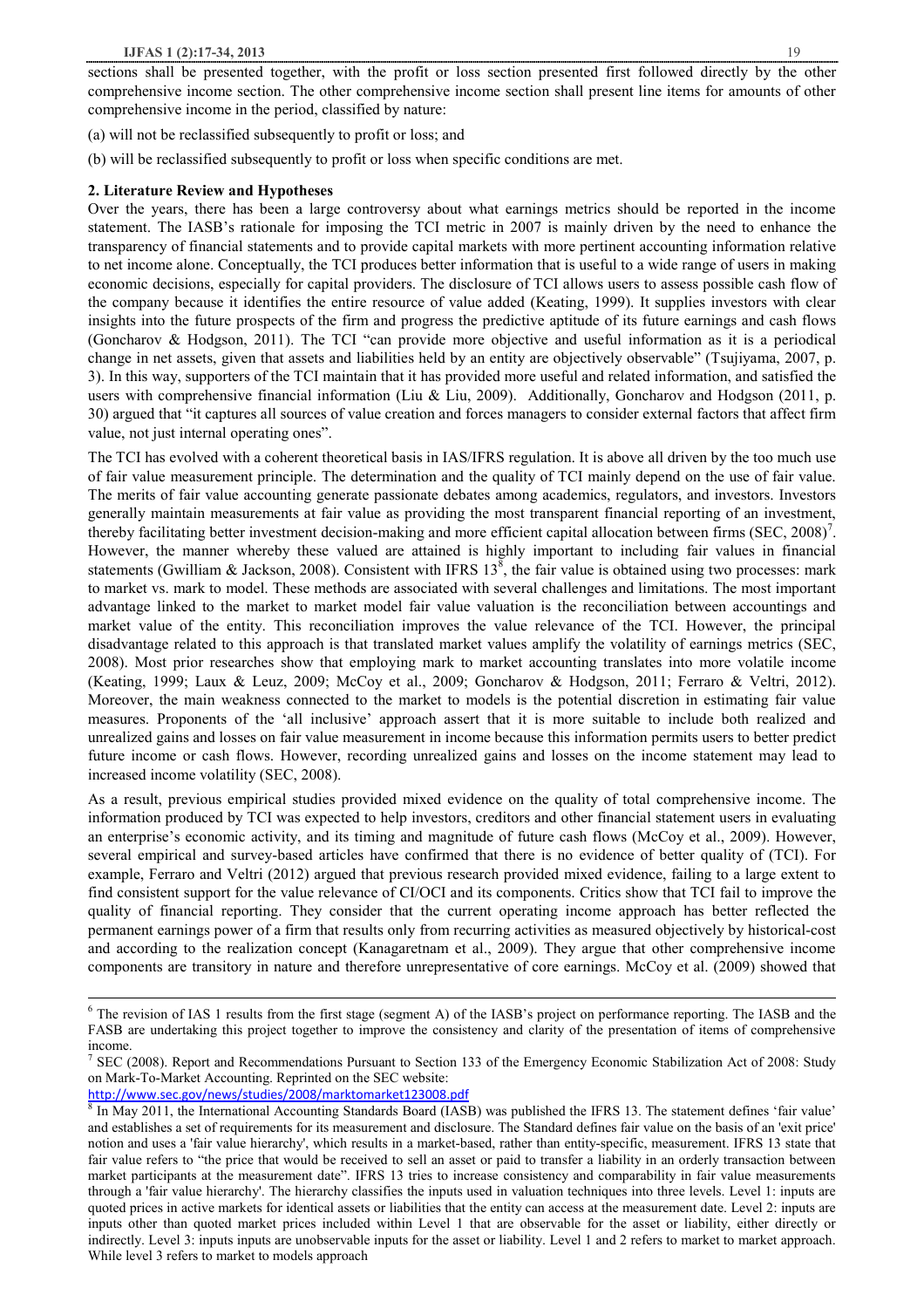other comprehensive income items could indeed be volatile and significant. Thus, the other comprehensive income enhances the instability of TCI and restraining their usefulness for predicting firm values. Also, the IAS/IFRS regulation are typically labeled as concept-based; thus, this regulation system heightens the field of other comprehensive income management.

Cheng et al. (1993) found evidence confirming that both operating income and net income dominate comprehensive income quality. While King et al. (1999) concluded that financial statements users assumed that comprehensive income carried additional useful information, though it was not an important financial statement item to assess firm performance. Furthermore, Dhaliwal et al. (1999) found no clear evidence that comprehensive income is more strongly associated with returns than net income, less strongly associated with the market value of equity than net income, and predicts future operating cash flows and income worse than net income. Kanagaretnam et al. (2009, p. 349) also concluded "that net income is a better predictor of future net income relative to comprehensive income". Zülch and Pronobis (2011) reached a similar conclusion. They gave "no evidence that comprehensive income has a superior predictive power for future firm operating performance than net income" (p. 12). Also, they "failed to find significant incremental predictive power of aggregated or individual components of other comprehensive income for subsequent period's firms operating performance" (p. 1). Moreover, Goncharov and Hodgson (2011) revealed that net income dominates aggregated comprehensive income as a decision-relevant metric for the general investor when used for information, valuation, and prediction purposes. Jones and Smith (2011) demonstrated that other comprehensive income exhibit negative persistence and have a weaker predictive value. Likewise, Turen and Hussiny (2012) confirmed that NI is superior to TCI for evaluating Gulf Cooperation Council Insurance firms' performance based on stock return, stock price and operating cash flow prediction. Lately, Devalle and Magarini (2012) have established evidence that that total comprehensive income has not led to an undisputable rise in value relevance compared with net income. Devalle (2012) examined whether the use of the comprehensive income instead of the net income significantly increases the explanatory power of the value relevance models. The results, however, did not yield evidence that employing the comprehensive income as the overall economic performance measure increases the value relevance of accounting data.

Alternatively, proponents of the all-inclusive concept argue that income measured on a comprehensive basis measure firm performance is better than other summary income measures because it includes all changes in the net assets of a firm during a period from no owner sources "is the only measure that captures all sources of value creation and appropriately distinguishes between value creation and value distribution" (Chambers et al., 2007, p. 561). The IASB believes that items presented in the profit or loss section and other comprehensive income include important and interrelated information about the financial performance of an entity. In this context, Cahan et al. (2000) found that comprehensive income is more value relevant than net income. Similarly, Biddle and Choi (2006) established that comprehensive income as defined by SFAS 130 is the dominant income metric for explaining equity returns. Choi and Zang (2006) investigated the ability of the current period TCI to predict the subsequent period NI and whether financial analysts appear to use such information in making their earnings forecasts. The evidence suggests that comprehensive income can predict subsequent period net income, over and above current period net income. Results also show that TCI is associated with analysts' earnings forecast revisions and forecast errors. Chambers et al. (2007) found that other comprehensive income components (unrealized gains and losses on the marketable securities and foreign currency translation adjustments) are priced positively by investors (value relevant) in the post-SFAS 130 environment. Using a sample of 697 Standard and Poor (SandP) firms with the fiscal year ending on December 31, 2006, Mitra and Hossain (2009) found that some other comprehensive income components are significantly associated with stock returns. Fernández and Arana (2010) also discovered that the market impact is more evident if comprehensive income rather than the more traditional measure of net income is used. In the same way, Jones and Smith (2011) found that other comprehensive income are value relevant.

As shown previously, the quality of TCI was a controversial topic for academic research. However, we found out that there has been little empirical research supporting the claim that income measured on a comprehensive basis is a better measure of firm performance than net income measures. In other words, previous empirical research on the quality of TCI generally sways in favor of traditional 'net income' performance measure. Taking previous studies (e.g., Cheng et al., 1993; Dhaliwal et al., 1999; Kanagaretnam et al., 2009; Zülch & Pronobis, 2011; Goncharov & Hodgson, 2011; Turen & Hussiny, 2012; Devalle & Magarini, 2012; Devalle, 2012) into account, we make the assumption that net income better reflects the earnings attributes quality than total comprehensive income. The following premise is expected to be empirically verified:

Hypothesis: The net income provides better earnings quality attributes more than total comprehensive income in IAS/IFRS regulation.

## **3. Method**

This section describes the major steps of the research methodology. First, we clarify the concepts of earnings quality and outline the empirical models. Then, we describe our sample and data. Finally, the results are tabulated and presented.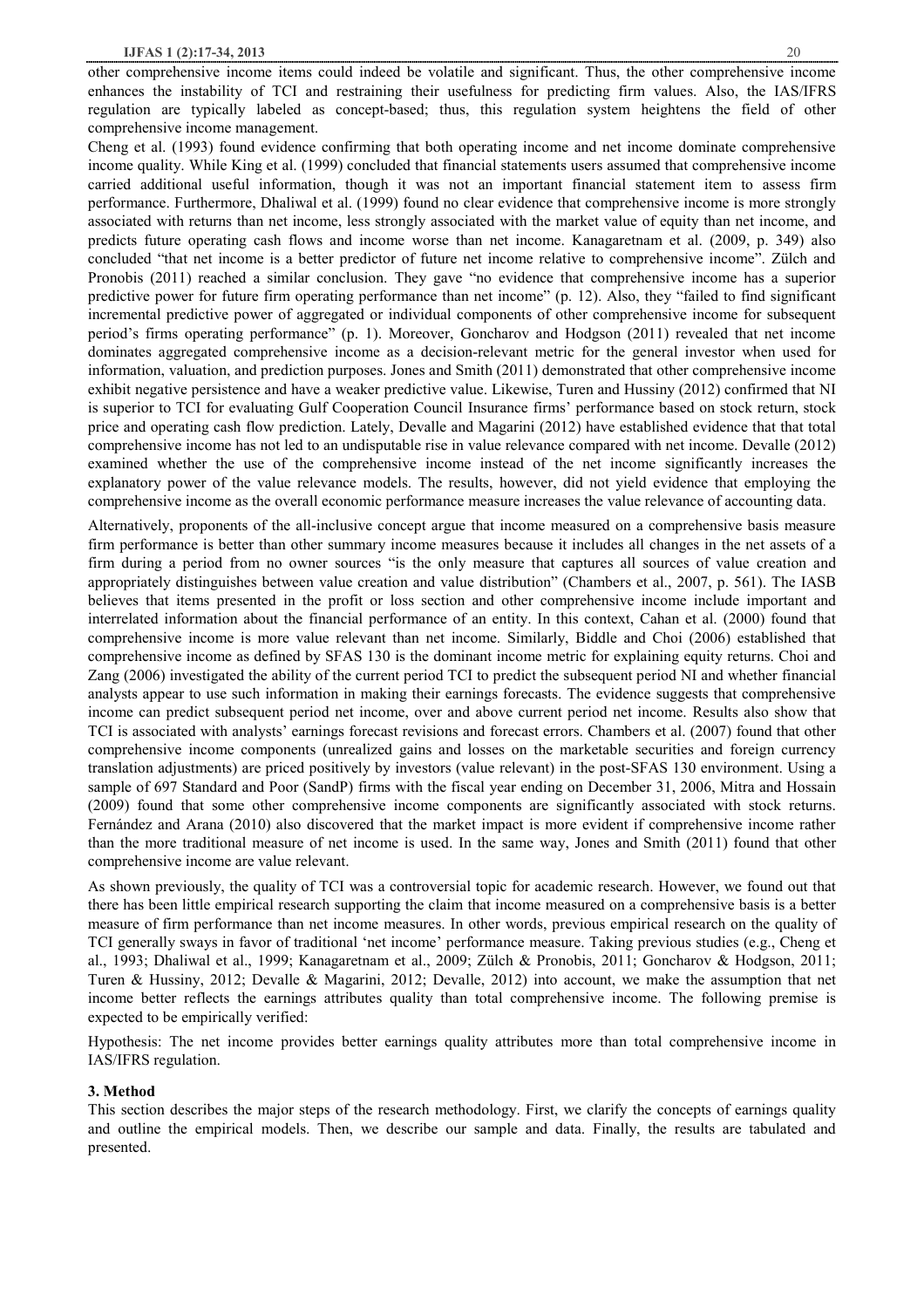#### *3.1 Earnings quality*

High-quality of earnings is important to the proper functioning of equity markets. The IASB classifies the qualitative characteristics<sup>9</sup> of useful financial information into fundamental and enhancing qualitative characteristics: "If financial information is to be useful, it must be relevant and faithfully represents what it purports to represent. The usefulness of financial information is enhanced if it is comparable, verifiable, timely and understandable" (Conceptual Framework for Financial Reporting, 2010). Consistent with this broad classification, various proxies of these qualitative characteristics were widely tested in academic research on 'earnings quality'. Research on earnings quality has grown dramatically over the past two decades (Defond, 2010). The term earning quality in itself has no recognized meaning and has been used with different interpretations. In this context, Dechow et al. (2010) stated that higher quality earnings offer more information about the features of the financial performance of a firm relevant to a specific decision made by a specific decision-maker. These researchers used different measures such as indications of 'earnings quality<sup>10</sup>, persistence, accruals, smoothness, timeliness, loss avoidance, and investor responsiveness, as well as external indicators such as restatements and SEC enforcement releases. In order o compare the quality of the net income and the total comprehensive income, we build on the existing literature, which expresses the quality of earnings in terms of earnings attributes. While prior studies usually tend to

focus on one or two earnings attributes at a time, we estimate various proxies. These properties include value relevance, predictability, substitute of cash flow, persistence, timeliness, conservatism, smoothing, and the quality of accruals. We describe the properties of earnings quality we include in our analyses subsequently.

### *3.2 Model specification*

We follow the prior literature and define quality in terms of earnings attributes. We add to the ongoing TCI/NI debate by investigating a set of earnings attributes. For each earnings attribute, we estimate two separate models for each type of income. The models are tested for a sample covering 2,273 firms from 2006 to 2010 across 22 countries around the globe. A number of models are constructed in undertaking our research agenda, and the following section outlines the models used to test the earnings attributes.

## 3.2.1 Value relevance<sup>11</sup>

 $\overline{\phantom{a}}$ 

This attribute refers to the fundamental qualitative characteristics intended by the IASB that make the income provided in financial statements useful to users. A choice exists between two perspectives in order to assess the value relevance earnings metrics. The 'measurement perspective' examines the association between earnings metrics and market data, while the 'signaling perspective' tests changes in market value following announcements of earnings metrics. This study adopts the measurement perspective in order to investigate whether NI or TCI is the most value relevant. Therefore, the value relevance feature designs the ability of earnings to explain the market value of the entity (Dhaliwal et al., 1999; Cahan et al., 2000). We evaluate the ability of NI and TCI to summarize firm performance as reflected in price<sup>12</sup> and stock returns<sup>13</sup>. Better degree of association between earnings metrics with the price and stock returns indicates more value relevant earnings metrics.

Following Ohlson (1995), Dhaliwal et al. (1999), Barton et al. (2010), Goncharov and Hodgson (2011), we test whether TCI or NI better summarizes firm performance using the subsequent models:

**M 1.1**:  $MVE_{it} = \alpha_0 + \alpha_1 NI_{it} + \alpha_2 BV_{it} + \omega_{it}$ **M 1.2**:  $MVE_{it} = \beta_0 + \beta_1 TCI_{it} + \beta_2 BV_{it} + \lambda_{it}$ **M 2.1**: RETURN<sub>it</sub> =  $\alpha_0 + \alpha_1 N I_{it} + \alpha_2 VARNI_{it} + \omega_{it}$ **M 2.2**: RETURN<sub>it</sub> =  $\beta_0 + \beta_1 TCI$ <sub>it</sub> +  $\beta_2$  VARTCI<sub>it</sub> +  $\lambda_{it}$ 

Where MVE is the market value of equity 9 months after the fiscal year end (t); BV is a book value of equity at a time (t); NI is net income for the period from (t); TCI is total comprehensive income; RETURN is the stocks return for the period from (t); and  $\omega$  and  $\lambda$  equals other information about future abnormal earnings reflected in the firm's equity value but currently not in the firm's financial statements. All variables are normali**zed** by the market value of equity at a time (t-1), following Cahan et al. (2000), Devalle and Magarini (2012), and Devalle (2012).<sup>14</sup>

 $9<sup>9</sup>$  The qualitative characteristics recognize the types of information that are expected to be most useful to users for making decisions about the reporting entity.

<sup>&</sup>lt;sup>10</sup> Dechow et al.  $(2010)$  provides detailed review of the earnings quality research.

<sup>&</sup>lt;sup>11</sup> According to the Conceptual Framework for Financial Reporting (2010) "Relevant financial information is capable of making a difference in the decisions made by users. Information may be capable of making a difference in a decision even if some users choose not to take advantage of it or are already aware of it from other sources"

<sup>&</sup>lt;sup>12</sup> Our research design for price level regressions follows the recognized theoretical research of Ohlson (1995) that expresses the investor's firm value as a function of a firm's book value and abnormal or residual earnings.

<sup>&</sup>lt;sup>13</sup> Kothari and Zimmerman (1995) show that researchers should estimate both return and price models: Our empirical results confirm that price models "earnings response coefficients are less biased. However, return models have less serious econometric problems than price models. In some research contexts the combined use of both price and return models may be useful"

<sup>14</sup>According to Devalle (2012), the price regression model is likely to be affected by scale effects which can be mitigated by deflating all variables by the market value of the previous period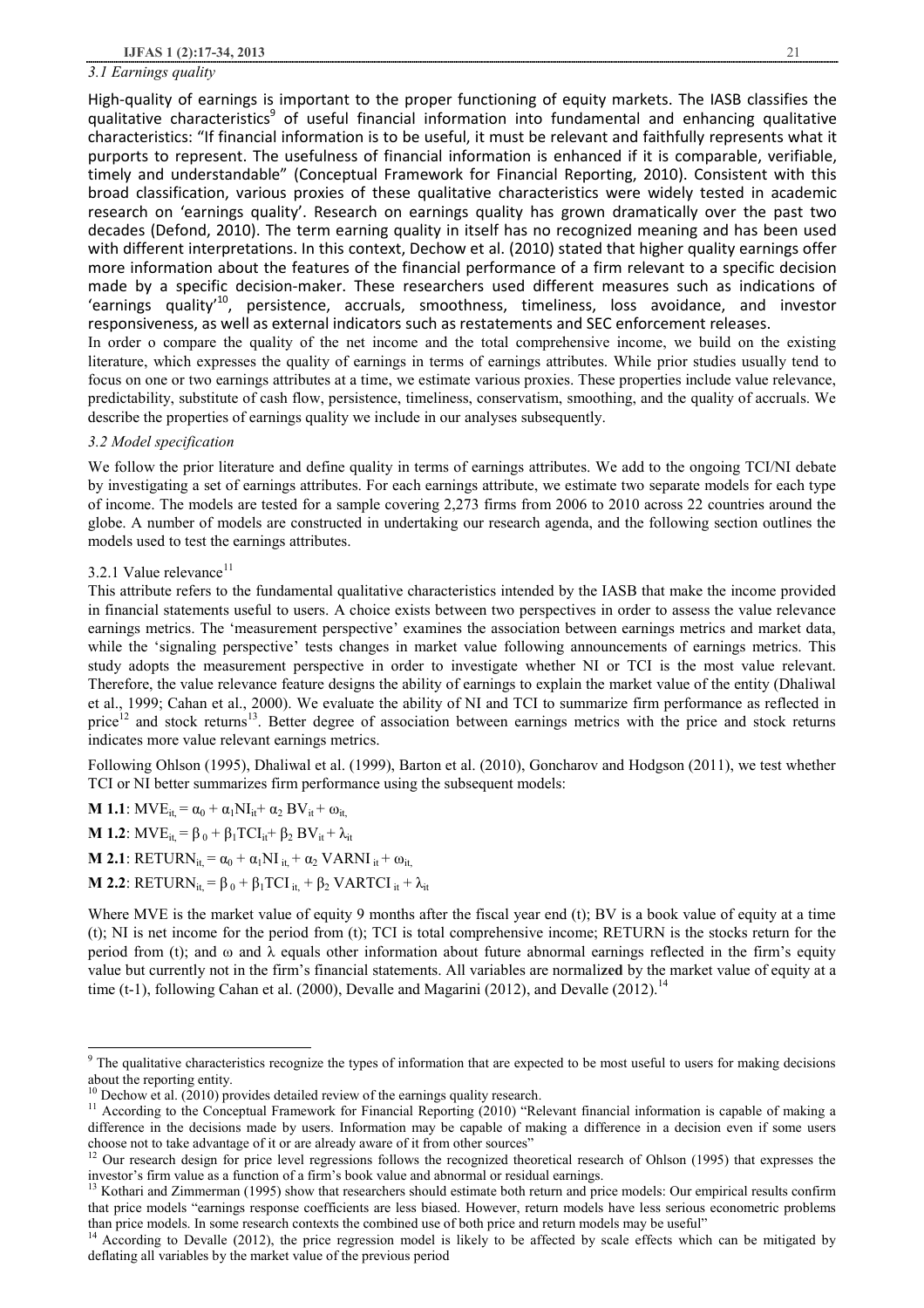The value relevance is assessed by comparing the adjusted  $(R<sup>2</sup>)$  between models that regress earnings measures with price and returns. On the other hand, we use the explanatory power of observed earnings metrics for the market value of equity to investigate their usefulness for investors. Following Dhaliwal et al. (1999), Zülch and Pronobis (2011), and Goncharov and Hodgson (2011), we utilize Vuong's<sup>15</sup> tests to delineate the statistical significance of the difference in explanatory power across aggregate income specifications.

#### 3.2.2 Predictive value

This construct captures the ability of income to predict the value of cash components of earnings. The predictive power of income numbers is an attribute of high relevance for analysts as it reduces their forecast risks (Zülch & Pronobis, 2011). The predictability implies that the presented earnings must provide information that can be used as a good predictor in the firm valuation process (income or cash). On the other hand, the usefulness of income concept is connected to its function in guiding investment policies by estimating future value of equity. Investors tend to view performance measures that are more useful in predicting the future cash flows as being more desirable (Barton et al., 2010, IASB 2010).

First, we evaluate the predictive power of the two income numbers with regard to future operating cash flows. Second, we estimate the predictability of earnings metrics with regard to future net income and future comprehensive income. Our proxy for earnings measure's predictability is the adjusted  $R^2$  for the first order autoregressive models:

**M 3.1**: OCF  $_{it+1} = \alpha_0 + \alpha_1 NI_{it} + \omega_{it}$ **M 3.2**: OCF  $_{it+1} = \beta_0 + \beta_1 \text{TCI}_{it} + \lambda_{it}$ **M 4.**1:  $\text{NI}_{it+1} = \alpha_0 + \alpha_1 \text{ NI}_{it} + \omega_{it}$ 

**M 4.2**:  $TCI_{i+1} = \beta_0 + \beta_1 TCI_{i} + \lambda_{i}$ 

Where OCF is annual net cash flow from operating activities; NI is net income for the period from (t); TCI is total comprehensive income for the period from (t); and  $\omega$  and  $\lambda$  equals other information about future abnormal earnings reflected in the firm's equity value but currently not in the firm's financial statements. All variables are scaled by the total assets at a time (t).

The resulting adjusted  $R^2$  from the regressions (M 3.1) and (M 4.1) are compared to the adjusted  $R^2$  from the regressions (M 3.2) and (M 4.2), respectively. Again, differences in coefficients are tested for significance using Vuong's diagnostic statistic.

### 3.2.3 Persistence

Dechow et al. (2010) showed that firms with more persistent earnings have more sustainable earnings that will make it more useful. Earnings are assumed to be persistent when they are sustainable. Ohlson (1995) suggested that the decrease in the persistence of earnings is related to the increase in the number of special items. Thus, earnings persistence captures the permanent component of earnings. The persistence is allied with better earnings quality for the reason that transitory earnings components are supposed not value relevant. In fact, as pointed by Ali and Zarowin (1992) employing transitory components of earnings renders the previous period's earnings a poor proxy for the current period's expected earnings and, therefore, the change in earnings is a poor proxy for unexpected earnings.

We follow Francis et al. (2004) and Barton et al. (2010) in measuring earnings metric persistence as the slope coefficient ( $\alpha_1$  and  $\beta_1$ ) in the first-order autoregressive models [M 4.1 and M 4.2] was previously formulated. Values of slope coefficient close to 1 designate highly persistent earnings metric, while values close to 0 indicate highly transitory earnings metric. Higher persistence is expected to lead to higher valuation earnings quality.

## 3.2.4 Substitute for cash flow

Barton et al. (2010) argued that earnings mapping more closely to operating cash flows are of higher quality. We measure each performance measure's ability to substitute for operating cash flows, as the explanatory power of the following models:

**M 5.1**: OCF  $_{it} = \alpha_0 + \alpha_1 N I_{it} + \omega_{it}$ **M 5.2**: OCF  $_{it} = \beta_0 + \beta_1$  TCI  $_{it} + \lambda_{it}$ 

Where OCF is annual net cash flow from operating activities; NI is net income for the period from (t); TCI is total comprehensive income for the period from (t); and  $\varepsilon$  and  $\lambda$  equals other information about future abnormal earnings reflected in the firm's equity value but currently not in the firm's financial statements. All variables are scaled by the total assets at a time (t).

## 3.2.5 Timeliness and conservatism

l

Managers look forward to obtain required accounting information at any time in the decision-making process. As indicated by the Framework for the Preparation and Presentation of Financial Statements (1989, p. 147):

If there is undue delay in the reporting of information it may lose its relevance. Management may need to balance the relative merits of timely reporting and the provision of reliable information. To provide information on a timely basis

<sup>&</sup>lt;sup>15</sup> The Vuong's (1989) test is a log likelihood ratio test that gives evidence of which of the competing models better explains the data. The test is archived to investigate whether the difference in adjusted  $R<sup>2</sup>$  of non-nested models is significant at conventional levels.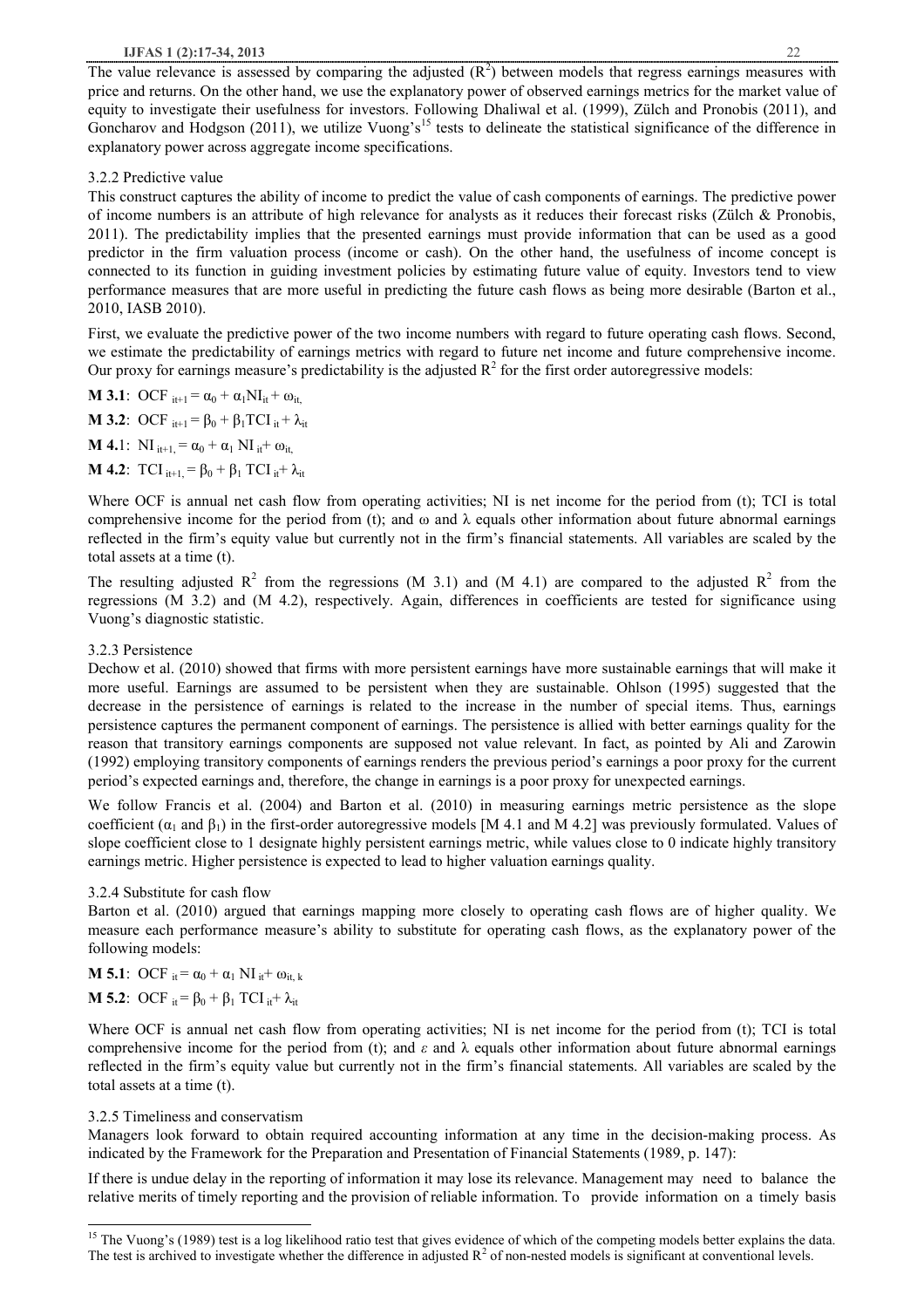it may often be necessary to report before all aspects of a transaction or other event are known, thus impairing reliability. Conversely, if reporting is delayed until all aspects are known, the information may be highly reliable but of little use to users who have had to make decisions in the interim.

In addition, timeliness captures the earning's ability to reflect quickly both good and bad news concerning the firm's performance (stocks return or cash). Conservatism is defined in the Basu's (1997) works as the degree to which currentperiod accounting income asymmetrically integrates economic losses, relative to economic gains. Conservatism reflects the ability of accounting earnings to reflect quickly the economic losses (measured as negative stock returns or negative cash). Kothari et al. (2009) suggested that managerial incentives to suppress bad news control managerial disclosure behavior and direct managers towards suppressing bad news and leaking good news early. In other words, managers have incentives to release good news rapidly and to hold up the disclosure of bad news. As a result, conservative earnings are likely viewed as more reliable (Barton et al., 2010). Consistent with prior research, we test timelines and conservatism by running the following Ball and Sivakumar's (2005) regression on the two earnings measures separately.

**M 6.1**:  $NI_{it} = \alpha_0 + \alpha_1 \text{ NEG}_{it} + \alpha_2 \text{ OCF}_{it} + \alpha_3 \text{ (NEG* OCF)}_{it} + \omega_{it}$ 

$$
\mathbf{M} \text{ 6.2: } TCI_{it} = \beta_0 + \beta_1 \text{ NEG}_{it} + \beta_2 \text{ OCF}_{it} + \beta_3 \text{ (NEG* OCF)}_{it} + \lambda_{it}
$$

Where NI is net income for the period from (t); TCI is total comprehensive income for the period from (t); NEG is a dummy variable, which takes the value of 1 if operating cash flows are negative and 0 otherwise; OCF is annual net cash flow from operating activities; NEG\*OCF is the interaction variables referring to the bad news (loss related to the cash flows); and *ε* and λ equals other information about future abnormal earnings reflected in the firm's equity value but currently not in the firm's financial statements. All continuous variables are scaled by the total assets at the time (t).

Following prior research (Ball & Shivakumar, 2005; Barth et al., 2008, Barton et al., 2010), our timeliness metrics, good news (positive cash flows) and bad news (negative cash flows), are the adjusted  $R^2$  from the regressions (M 5.1) and (M 5.2). Larger values of explanatory power indicate earnings metrics that capture changes in the firm's economic performance in a more timely way. Furthermore, we measure conservatism as he slope coefficient ( $\alpha_3$  and  $\beta_3$ ) of the independent variables 'bad news' related to the operating cash flows. Larger values of the slope coefficient indicate earnings measures that capture changes in the firm's economic performance sooner relative to cash flows.

### 3.2.6 Smoothing

Beaver (1970) argued that smoothing means minimizing the deviations of reported income from some standard defined in terms of normal income. Low fluctuation and income stability can promise earnings quality. Thus, managers are inclined to use private information to smooth out momentary fluctuations. Insiders attempting to smooth earnings will lead to a less timely and less informative earnings number (Dechow et al., 2010). Therefore, a smoothed result is assumed lower quality (Leuz et al., 2003).

The chosen metric for earnings smoothing is the variability of annual change NI and TCI scaled by total assets (Lang et al., 2006; Barth et al., 2008). Less volatile earnings metrics provide evidence of earnings management. To compare the smoothness of NI and TCI, we estimate the following models (Barth et al., 2008):

**M 7.1**: VARNI =  $\alpha_{0+} \alpha_1$  AUDIT  $_{it} + \alpha_2$ NUMEX  $_{it} + \alpha_3$ XLIST  $_{it} + \alpha_4$ TURN $_{it} + \alpha_5$ GROWTH $_{it} + \alpha_6$ EISSUE $_{it} + \alpha_7$ LEV $_{it} +$  $\alpha_8$ DESSUE<sub>it</sub> +  $\alpha_9$ OCF<sub>it</sub> +  $\alpha_{10}$ SIZE<sub>it +</sub> +  $\alpha_{11}$ CLOSE<sub>it</sub> +  $\varepsilon_{it}$ 

**M 7.2**: VARTCI =  $\beta_{0+} \beta_1$  AUDIT  $_{it}$  +  $\beta_2$ NUMEX  $_{it}$  +  $\beta_3$ XLIST  $_{it}$  +  $\beta_4$ TURN $_{it}$  +  $\beta_5$ GROWTH $_{it}$  +  $\beta_6$ EISSUE $_{it}$  +  $\beta_7$ LEV $_{it}$  +  $\beta_8$ DESSUE<sub>it</sub> +  $\beta_9$ OCF<sub>it</sub> +  $\beta_{10}$ SIZE<sub>it +</sub> +  $\beta_{11}$ CLOSE<sub>it</sub> +  $\lambda_{it}$ 

Where VARNI is annual change in net income divided total assets; VARTCI is annual change in total comprehensive income divided total assets; AUDIT is 1 if the firm's auditor is PwC, KPMG, Arthur Andersen, Ernst and Young, or Deloitte and Touche, and 0 otherwise; NUMEX is the number of exchanges on which the company's shares are listed; XLIST is 1 if the company is cross listed on a U.S. stock exchange and 0 otherwise; TURN is sales divided total assets; GROWTH is annual change in sales; EISSUE is annual change in total common equity; LEV is total liabilities divided by book value of equity; DESSUE is annual change in total liabilities; OCF is annual net cash flow from operating activities divided by total assets; SIZE is natural logarithm of the total assets; CLOSE is the percentage of closely held shares reported by Thomson; and *ε* and *λ* equals other information about future abnormal earnings reflected in the firm's equity value but currently not in the firm's financial statements.

We calculate variance for the residual coefficients to estimate the variability of NI and TCI. We interpret a smaller variance as evidence of the earnings smoothing, and employ an F-test to examine whether there was any change in the variance of the residuals from the model (7.1) and (7.2).

#### 3.2.7 Quality of accruals

Residuals from accrual models represent management discretion or estimation errors, both of which reduce decision usefulness. Following Dechow and Dichev's (2002) model, we run changes in working capital on past, present, and future cash-flow realizations. The discretionary part of current accruals is estimated as the residual from the following cross-sectional regressions: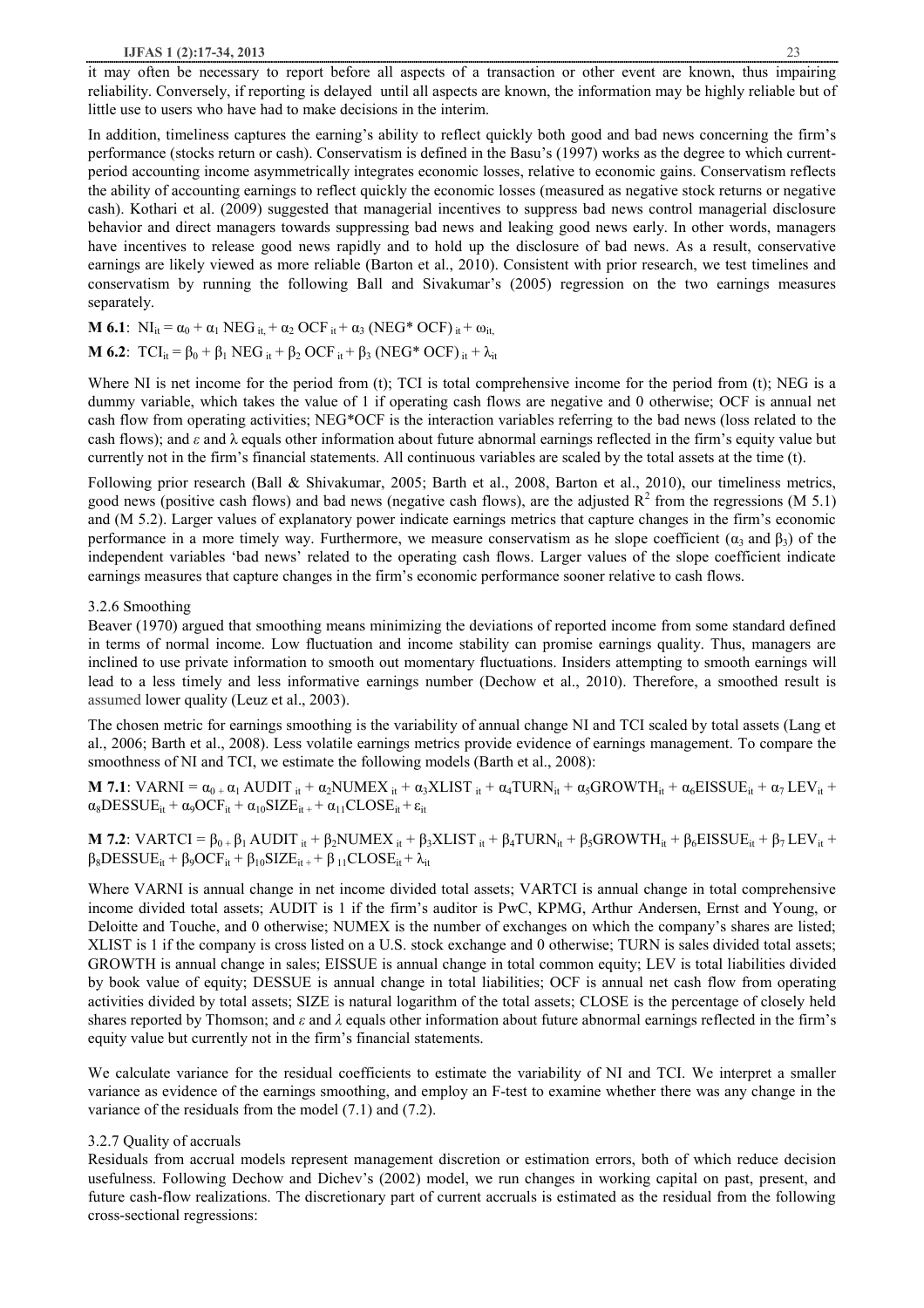## **M 8.1**: ACCNI=  $\alpha_0 + \alpha_1 OCF_{it-1} + \alpha_2 OCF_{it} + \alpha_3 OCF_{i+1} + \varepsilon_{it}$

## **M <b>8.2**: ACCTCI=  $\beta_0 + \beta_1 OCF_{i,t-1} + \beta_2 OCF_{i,t} + \beta_3 OCF_{i+1} + \lambda_{it}$

Where ACCNI is total accruals linked to net income (calculated as net income less cash flow from operations); ACCTCI is total accruals related to total comprehensive income (calculated as total comprehensive income less cash flow from operations); OCF is the annual net cash flow from operating activities; and  $\varepsilon$  and  $\lambda$  equals other information about future abnormal earnings reflected in the firm's equity value but currently not in the firm's financial statements. All variables are divided by the total asset at a time t.

We calculate the accrual quality as the standard deviation of the estimated residuals for each earnings metrics.

## *3.3 Sample selection*

We begin our sample selection by identifying available countries that apply the IAS/IFRS regulation during the period 2005-2010, in the Thomson One Banker Analysis databases (Version January 2012). The initial sample consists of 9,121 firms from 22 countries. We exclude financial services company such as banks and financial institutions because they do not exercise similar accounting standards regulations (SIC code 6000-6999).

Financial firms are subject to specifics financial reporting rules that can influence the earnings' quality. Furthermore we eliminate firms that do not apply IAS/IFRS from 2005 to 2010. This process yields a possible sample of 2,273 companies from Europe, Asia, and Australia. More specifically, our sample covers 18 European countries (Belgium, Bulgaria, Cyprus, Denmark, France, Germany, Greece, Ireland, Italy, Luxembourg, Netherland, Norway, Portugal, Spain, Finland, Switzerland, Sweden, and United Kingdom). These countries approved a resolution requiring all listed firms to apply IFRS for fiscal years beginning on or after January 1, 2005. Also, our sample covers 3 countries from Asia (China, Hong-Kong, and Turkey) and Australia. The three last countries required the IAS/IFRS regulation at the beginning of the year 2005, while China mandated IFRS conversion for publicly traded companies starting from January 1, 2007 with imposing information relating to the retrospective accounting from 2006. The sample period began in 2006 and ended in 2010, covering five successive years. Table 1 provides the details of this process.

|                       | Initial       |                            | <b>Less Deleted Firm-Years</b> |                    |
|-----------------------|---------------|----------------------------|--------------------------------|--------------------|
| Country               | <b>Sample</b> | <b>Non Financial Firms</b> | <b>Non IAS/IFRS Firms</b>      | <b>Final samle</b> |
| Germany               | 399           | 28                         | 142                            | 229                |
| Australia             | 1197          | 37                         | 1059                           | 101                |
| <b>Belgium</b>        | 172           | 25                         | 87                             | 60                 |
| <b>Bulgaria</b>       | 272           | 66                         | 21                             | 185                |
| China                 | 917           | 115                        | 783                            | 19                 |
| <b>Cyprus</b>         | 160           | 49                         | 37                             | 74                 |
| Denmark               | 382           | 62                         | 271                            | 49                 |
| Spain                 | 146           | 24                         | 83                             | 39                 |
| Finland               | 254           | 33                         | 79                             | 142                |
| France                | 829           | 138                        | 376                            | 315                |
| <b>United kingdom</b> | 919           | 59                         | 671                            | 189                |
| Greece                | 288           | 31                         | 75                             | 182                |
| <b>Hong-Kong</b>      | 1110          | 218                        | 847                            | 45                 |
| <b>Ireland</b>        | 142           | 22                         | 87                             | 33                 |
| <b>Italy</b>          | 284           | 62                         | 102                            | 120                |
| Luxembourg            | 38            | 19                         | 11                             | 8                  |
| <b>Norway</b>         | 321           | 17                         | 204                            | 100                |
| <b>Netherland</b>     | 156           | 31                         | 55                             | 70                 |
| Portugal              | 136           | 36                         | 62                             | 38                 |
| <b>Sweden</b>         | 374           | 9                          | 198                            | 167                |
| Switzerland           | 286           | 88                         | 139                            | 59                 |
| <b>Turkey</b>         | 339           | 80                         | 210                            | 49                 |
| <b>Total</b>          | 9121          | 1249                       | 5599                           | 2,273 firms        |

Tableau 1. Sample selection

The final sample consists of 2,273 public firms from 22 countries in Europe, Asia, and Australia, with data available on Thomson one-Company Analysis. Accounting and market data regarding companies have been collected for the years 2006 to 2010.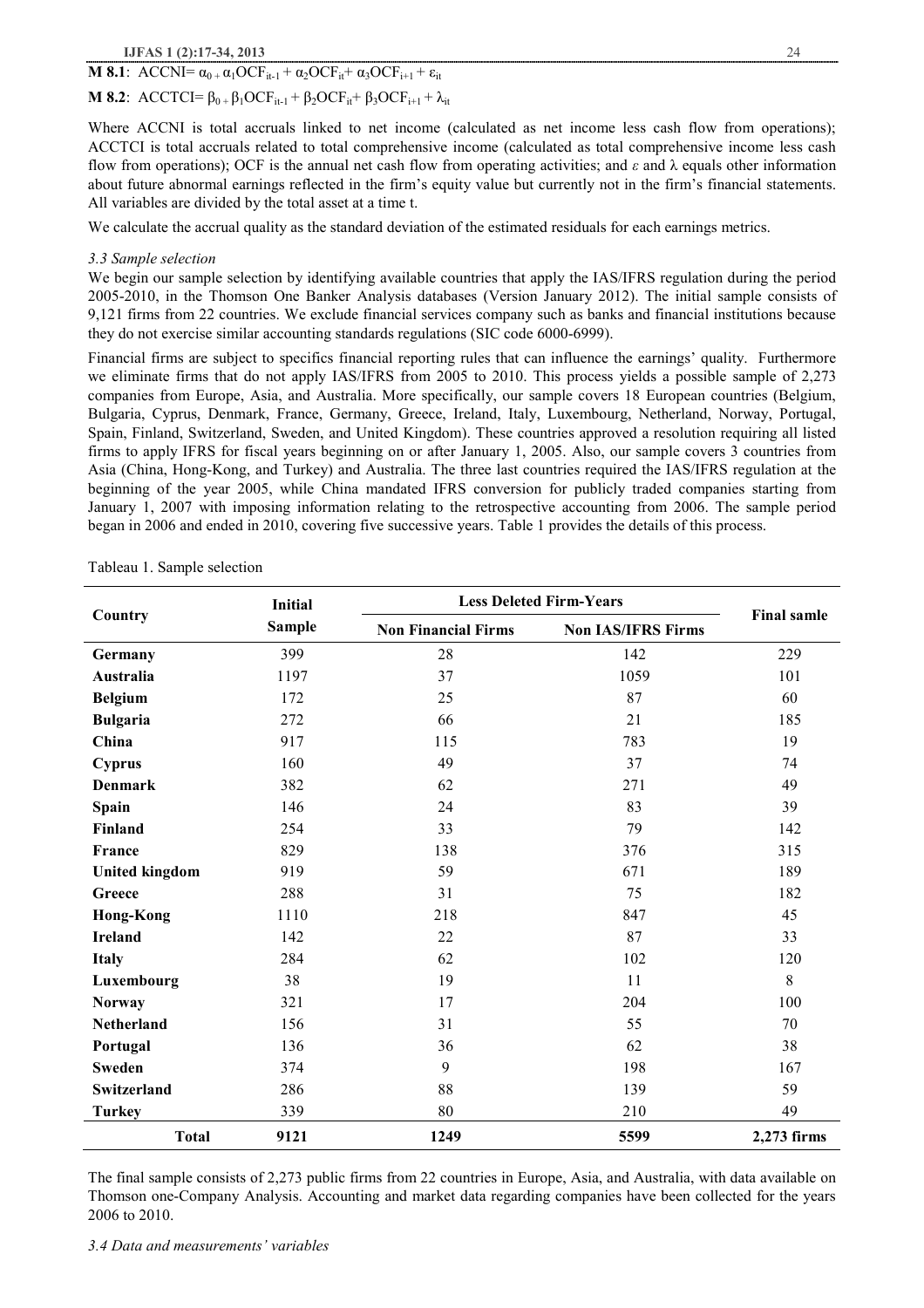#### **IJFAS 1 (2):17-34, 2013** 25

All accounting and market data was obtained by accessing Thomson one-Company Analysis databases. Following Goncharov and Hodgson (2011), firm-years with missing accounting or market data and firms in financial distress, signaled by a negative amount of book value of equity, were disqualified. To avoid problems with outliers we use 'multivariate's outliers test' (Hadi, 1994), and drop observations identified by this test. The IASB required firms to disclose total comprehensive income in financial statement under IAS/IFRS regulation since 2009. Thus, a majority of countries did not disclose the total comprehensive income figure during the research period (2006-2010). Therefore, we use the proxy based on the IASB clean surplus approach. TCI is defined as the changes in shareholders' net equity that do not emanate from transactions with shareholders (dividends, share repurchases, or offerings). Hence, the total comprehensive income is obtained by the following formula: book value of equity from the current year less the book value of equity from the previous year plus the current year distributed dividends plus share repurchases minus share offerings. We use the following proxy for total comprehensive income following Goncharov and Hodgson (2011) and Devalle and Magarini (2012):

 $TCI = [BVE_{it} - BVE_{it-1} + (DIVID + PURCH - SALE)]$ 

Where TCE is the book value of equity; DIVID is dividend paid; PURCH is purchase of common and preferred stocks; and SALE is the sale of common and preferred stocks.

### *3.5 Distribution of Firms by Standard Industrial Classification*

Table 2 summarizes the distribution of firms by Standard Industrial Classification. Results show that the largest number of firms in most countries is in the manufacturing sector (SIC codes 20–39).

| <b>Standard Industrial Classification</b> | <b>SIC Code</b> | <b>Number of firms</b> | Percentage |
|-------------------------------------------|-----------------|------------------------|------------|
| Manufacturing industry                    | 20-39           | 1065                   | 46.85%     |
| <b>Services</b>                           | 70-89           | 492                    | 21.64%     |
| Transportation and public utilities       | 40-49           | 247                    | 10.86%     |
| Mining                                    | $10-14$         | 156                    | 6.863%     |
| Wholesale trade                           | 50-51           | 123                    | 5.41%      |
| Retail trade                              | 52-59           | 86                     | 3.78%      |
| Construction                              | 15-17           | 81                     | $3.56\%$   |
| Agriculture, forestry and fishing         | $01-09$         | 23                     | $1.011\%$  |
|                                           | <b>Total</b>    | <b>2.273 Firms</b>     | $100\%$    |

Table 2. Distribution of Firms by Standard Industrial Classification (SIC code)

#### **4. Results**

This section is devoted to the analysis of research results. We describe the descriptive statistics and then report the regression analysis.

## *4.1 Descriptive statistics*

Table 3 Panel 1 reports the descriptive statistics for the dependent and independent variables referring to regression models formulated below. Table 3 Panel 2 provides the supplementary analysis for the descriptive statistics referring to the NI and TCI. As can be seen, the overview documents that the majority of companies have positive operating cash flows, a positive net income, and a positive comprehensive income. Moreover, our statistical analyses provide evidence that the value of TCI is higher than NI. The mean value of TCI scaled by the total asset is 0.026 while the mean value of TCI deflated by total asset is 0.020; hence the mean difference of other comprehensive income is 0.0063. It suggests that the value of other comprehensive income component is an overall positive. The Student Paired test and the Wilcoxon signed-rank test show that the mean difference between reported NI and TCI is statically significant at the 0.01 two-tailed levels, p-value= 0.000. Also, the standard deviation of the TCI variable is very large compared to the standard deviations of the NI (0,101 and 0.133, respectively). The Fisher test shows that the difference is statically significant at p-value= 0.000. These results indicate that the fair value earnings is more volatile TCI than the historical cost earnings NI. However, descriptive analysis shows that the median value of TCI scaled by the total asset is lower than the median value of TCI scaled by the total asset (0.023 and 0.029, respectively). The added descriptive analysis indicates that more than 50.09%/5074 firm-years observations of the sample exhibit that TCI is greater than NI. While 46.80%/4740 firm-years observations of the sample reveal that TCI is smaller than NI. Therefore, these results suggest that in 50.09% of the sample the value of the other comprehensive income is positive. The test of equality of matched pairs (Two-sided test) indicates that the difference is significant at the 0.01 (two-tailed levels, P=0.000). On the other hand, the revaluation of other comprehensive income items refers to probably gains and profits. Furthermore, results show that the frequency of loss net income of 2955 firm-years observations/27.53% is lower than the frequency of loss total comprehensive income of 3131 firm-years observations/30.40%. These results are explained by the fact that the financial crisis for the period between 2008 and 2010 breaks down the overall profitability of the companies.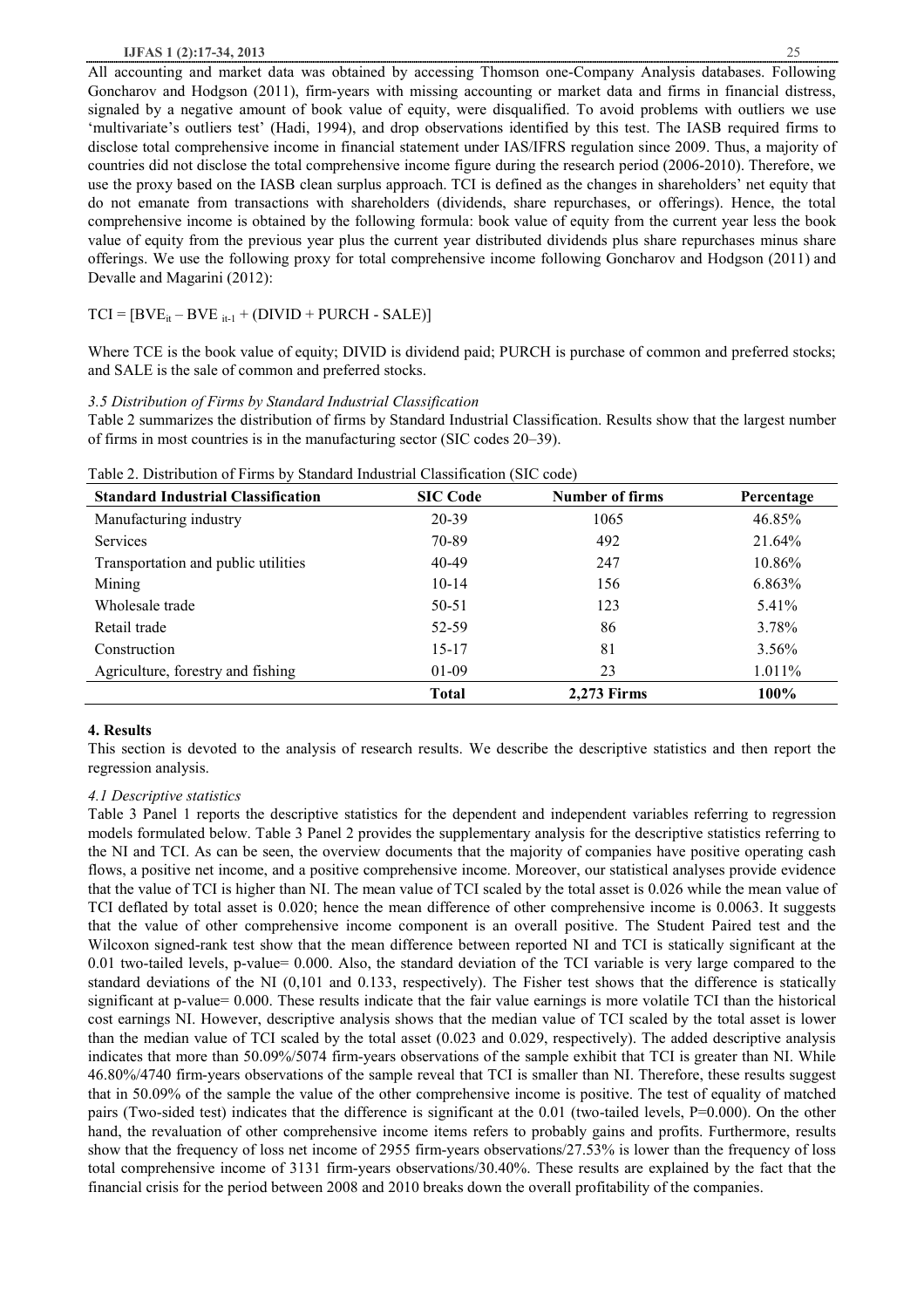Table 3. Descriptive Statistics

l

| Panel 1: Descriptive Statistics for variables used to estimate earnings attributes |  |  |  |  |
|------------------------------------------------------------------------------------|--|--|--|--|
|------------------------------------------------------------------------------------|--|--|--|--|

| Variables <sup>16</sup> | Mean     | Q25      | Median   | Q75   | <b>Standard deviations</b> |
|-------------------------|----------|----------|----------|-------|----------------------------|
| N <sub>I</sub>          | 0.020    | $-0.007$ | 0.029    | 0.066 | 0.101                      |
| <b>TCI</b>              | 0.026    | $-0.007$ | 0.023    | 0.075 | 0.133                      |
| <b>MVE</b>              | 1.400    | 0.564    | 0.954    | 1.517 | 1.475                      |
| <b>RETURN</b>           | 0.064    | $-0.258$ | 0.0263   | 0.294 | 0.505                      |
| <b>BVE</b>              | 1.061    | 0.401    | 0.707    | 1.301 | 1.057                      |
| <b>VARNI</b>            | 0.0002   | $-0.023$ | 0.002    | 0.025 | 0.078                      |
| <b>VARTCI</b>           | 0.0002   | $-0.040$ | 0.0002   | 0.039 | 0.144                      |
| <b>OCF</b>              | 0.053    | 0.004    | 0.058    | 0.110 | 0.109                      |
| <b>SIZE</b>             | 2.399    | 1.708    | 2.320    | 3.048 | 1.040                      |
| <b>GROWTH</b>           | 0.069    | $-0.059$ | 0.060    | 0.191 | 0.309                      |
| <b>EUSSUE</b>           | 0.071    | $-0.048$ | 0.050    | 0.163 | 0.317                      |
| <b>DESSUE</b>           | 0.088    | $-0.093$ | 0.033    | 0.201 | 0.348                      |
| <b>TURN</b>             | 0.833    | 0.375    | 0.737    | 1.141 | 0.641                      |
| <b>LEV</b>              | 1.466    | 0.489    | 1.105    | 2.005 | 1.417                      |
| <b>CLOSE</b>            | 0.472    | 0.416    | 0.472    | 0.566 | 0.195                      |
| <b>ACCNI</b>            | $-0.037$ | $-0.076$ | $-0.034$ | 0.006 | 0.089                      |
| <b>ACCTCI</b>           | $-0.031$ | $-0.086$ | $-0.034$ | 0.131 | 0.019                      |

Where NI is net income for the period from (t) divided by total assets; TCI is total comprehensive income for the period from (t) divided by total asset; MVE is market value of equity 9 month after the fiscal year end (t); BVE is book value of equity at time (t); RETURN is stock return for the period from (t); VARNI is annual change in net income divided total assets; VARTCI is annual change in total comprehensive income divided total assets; TURN is sales divided total assets; GROWTH is annual change in sales; EISSUE is annual change in total common equity; LEV is total liabilities divided by book value of equity; DESSUE is annual change in total liabilities; OCF is annual net cash flow from operating activities divided by total assets; SIZE is natural logarithm of the total assets; CLOSE is the percentage of closely held shares reported by Thomson; ACCNI is total accruals linked to net income scaled by total assets; and ACCTCI is total accruals related to total comprehensive income scaled by total assets

<sup>&</sup>lt;sup>16</sup> To avoid problems with outliers we use the test of *Hadi* (1994) "multivariate's outliers test".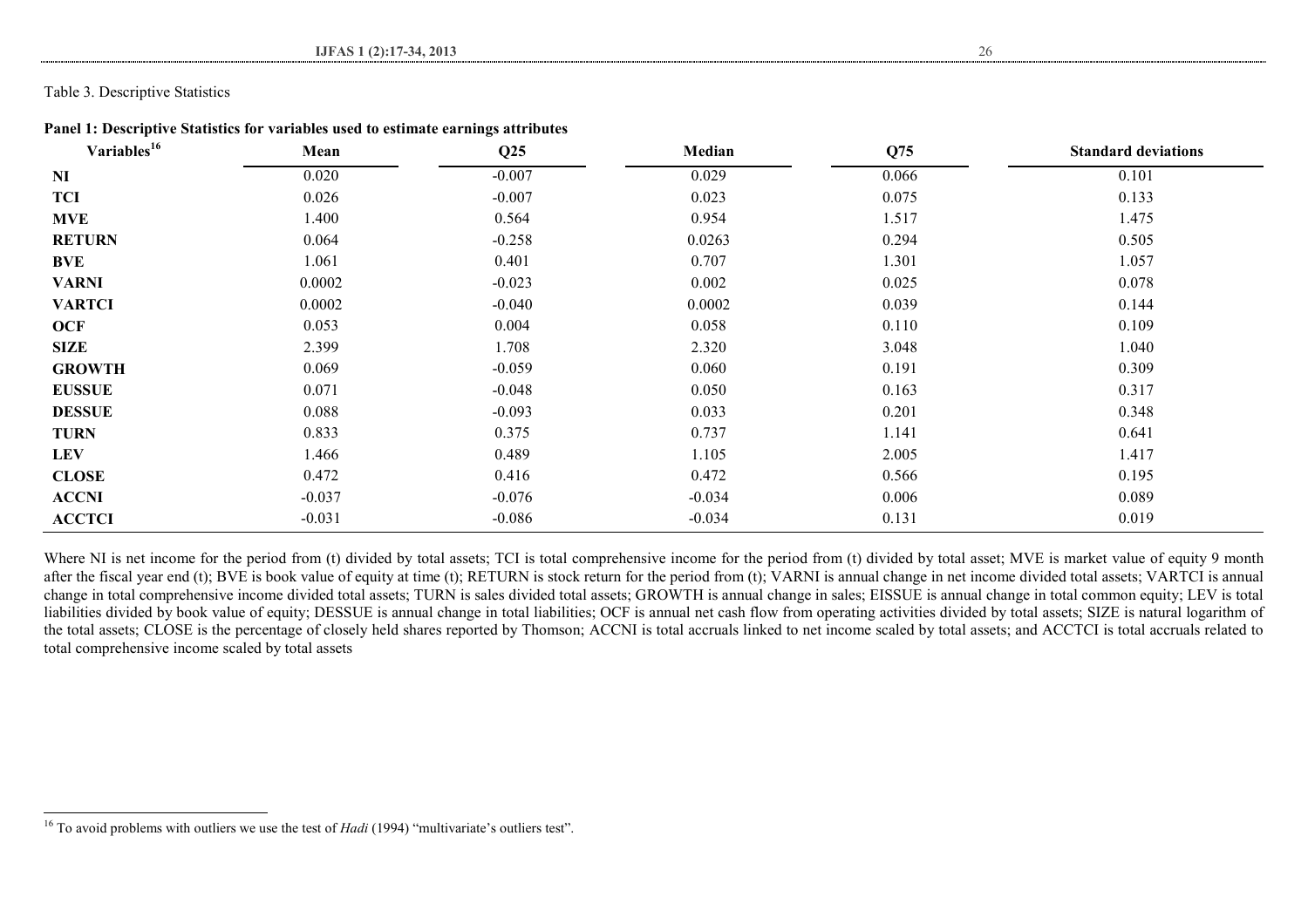**IJFAS 1 (2):17-34, 2013** 27

Panel 4. Descriptive Statistics for paired Comparison analysis

|                   |                                                                                                                                                            |              |        |                          |                      |                                                              |                | <b>Equality of matched pairs test</b> |                    |               |
|-------------------|------------------------------------------------------------------------------------------------------------------------------------------------------------|--------------|--------|--------------------------|----------------------|--------------------------------------------------------------|----------------|---------------------------------------|--------------------|---------------|
|                   | Comparison                                                                                                                                                 |              |        | <b>Nbr</b>               | $\frac{0}{0}$        |                                                              |                | <b>Two-sided test</b>                 |                    |               |
| <b>TCI vs. NI</b> | TCI <ni< th=""><th></th><th></th><th>4740</th><th>46.80</th><th>Ho: median of TCI - <math>NI = 0</math> vs.</th><th></th><th></th><th></th><th></th></ni<> |              |        | 4740                     | 46.80                | Ho: median of TCI - $NI = 0$ vs.                             |                |                                       |                    |               |
|                   | $TCI = NI$                                                                                                                                                 |              |        | 314                      | 3.1                  | Ha: median of TCI - NI $!= 0$                                |                |                                       |                    |               |
|                   | $\ensuremath{\text{TCI-NI}}$                                                                                                                               |              |        | 5074                     | 50.09                | Pr (#positive $\ge$ = 5074 or #negative $\ge$ = 5074)        |                |                                       |                    |               |
|                   |                                                                                                                                                            | <b>TOTAL</b> |        | 10128                    | 100                  | = min (1, 2*Binomial (n = 9814, x >= 5074, p = 0.5)) = 0.000 |                |                                       |                    |               |
| <b>Earnings</b>   | <b>Nbr</b>                                                                                                                                                 |              | Mean   | <b>Frequency of loss</b> | $\frac{0}{0}$        | Frequency of nil profits                                     | $\frac{6}{10}$ | <b>Frequency of profits</b>           |                    | $\frac{6}{6}$ |
|                   |                                                                                                                                                            |              |        |                          |                      |                                                              |                |                                       |                    |               |
| NI                | 10128                                                                                                                                                      |              | 0.0201 | 2955                     | 27.53                | 11                                                           | 0.102          |                                       | 7765               | 72.36         |
| <b>TCI</b>        |                                                                                                                                                            |              | 0.0264 | 3131                     | 30.40                | 13                                                           | 0.126          |                                       | 7152               | 69.43         |
|                   |                                                                                                                                                            |              |        |                          |                      |                                                              |                |                                       |                    |               |
| <b>Earnings</b>   | <b>Nbr</b>                                                                                                                                                 | Median       | Mean   |                          | Wilcoxon test        | <b>Student test (Paired test)</b>                            |                | <b>Standard</b><br>deviations         | <b>Fisher test</b> |               |
|                   |                                                                                                                                                            |              |        | $\mathbf{Z}$             | $\mathbf P$          | t                                                            | $\mathbf f$    |                                       | f                  | $\, {\bf p}$  |
| NI                | 10731                                                                                                                                                      | 0.029        | 0.0201 | $z = 3.952***$           |                      | $10.924***$                                                  | 0.000          | 0.101                                 | $0.5762***$        | 0.000         |
| <b>TCI</b>        | 10296                                                                                                                                                      | 0.023        | 0.0264 |                          | Prob > $ z  = 0.000$ |                                                              |                | 0.133                                 |                    |               |

Notes: \*\*\* Denotes p-value < 0.01. \*\* Denotes p-value < 0.05 \* Denotes p-value < 0.1.

Nbr: Number of observations Note: Variables were previously defined.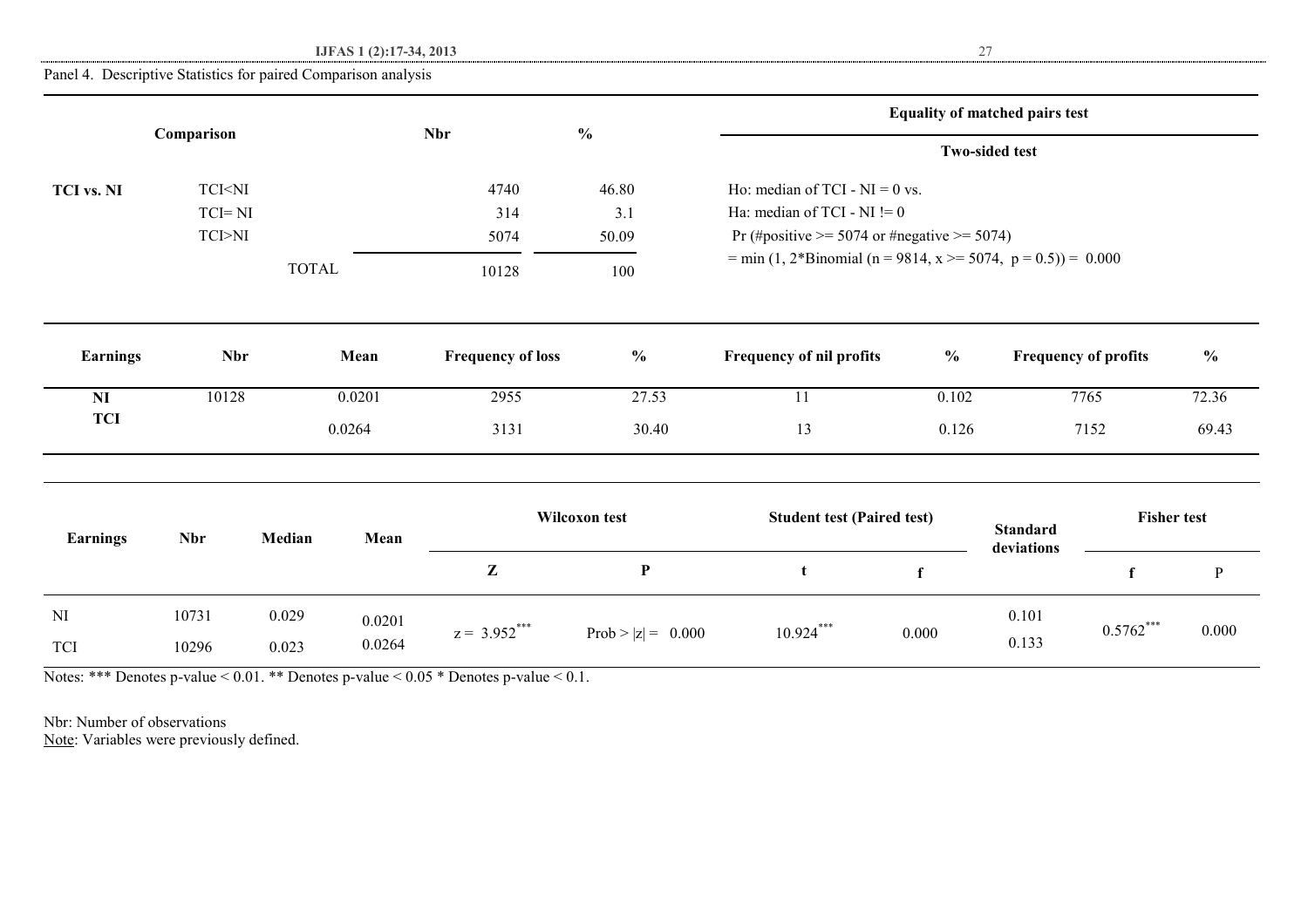#### *4.2 Results for earnings attributes*

These research questions focus on the quality of TCI next to NI. We draw our estimation methods for various earnings attributes including: value relevance, predictability, substitute of cash flow, persistence, timeliness, conservatism, smoothing, and the quality of accruals. This research uses a pooled ordinary least squares  $(OLS)^{17}$  regression to investigate the earnings metrics attributes. We have run all regression models by the application of robust standard errors (White, 1980) in order to control for heteroscedasticity within our sample. Table 4 reports regression results for the earnings quality attributes.

#### 4.2.1 Results for the value relevance models

As a robustness analysis, the price and return models have been estimated. Table 4 Panel 1 lists the results for the market value and stock returns regression models. The first value relevance test is an OLS regression of market value on book value and earnings metrics. The second value relevance test is an OLS regression of stock returns on earnings metrics and their variations. Results show that the slope coefficients of the independent variables NI and TCI referring to market value and stock return models are statistically significant at p-value <0.01. The coefficient analysis suggests that both NI and TCI are significantly and positively associated with market value of equity and the stocks returns. Moreover, we find that the adjusted  $R^2$  using TCI models (1.2 and 2.2) is smaller than the adjusted  $R^2$  using net income models (1.1 and 2.1). In other words, NI better explains both the market value and the stock returns of equity than TCI. This finding is supported by the results of the Vuong's z statistics. The Vuong's (1989) test indicated that the difference in adjusted  $\overline{R}^2$  is significant at the 0.01 (two-tailed levels). Therefore, the NI is more strongly associated with the market value of equity and return better than TCI. Similarly, the NI appears to provide more value relevant information for the investors. This finding does not support the claim that TCI is a better measure of firm performance than NI, approving our hypothesis and previous studies (Cheng et al., 1993; Dhaliwal et al., 1999).

#### 4.2.2 Results for the predictability and persistence models

Table 4 panel 2 reports the results of the estimation of models that test the association of net income vs. comprehensive income with future operating cash flow and operating net income. Results indicate that the slope coefficients on current NI and TCI variables referring to the predictability of future cash flow models (3.1. and 3.2) are positive and significant at pvalue <0.01. The slope coefficients on current NI and TCI variables referring to the predictability of earnings models (4.1. and 4.2) are positive and significant at p-value <0.01. These results suggest that NI combined with TCI strongly predict both the future cash flows and future earnings. Furthermore, results indicate that the adjusted  $R^2$  using NI variables are larger than the adjusted  $(R^2)$  using TCI variables. This result is validated for two types of predictability models, future cash flow models (3.1 and 3.2) and future earnings models (4.1 and 4.2). The Vuong's (1989) test shows that the magnitude of the difference in adjusted  $(R^2)$  is significant at the 0.01 (two-tailed levels). The results support the conclusions that NI is strongly more predictive than TCI with reference to both future cash flow and future income. In addition, results indicate that the slope coefficient on current net income referring to model 4.1/ $\alpha_1$ =0.684 is much higher than the slope coefficient on current total comprehensive income  $4.1/\alpha_1=0.427$ . Consequently, NI indicates highly persistent performance measure than TCI. The results support our hypothesis and previous reserach (e.g., Kanagaretnam et al., 2009; Barton et al., 2010; Zülch & Pronobis, 2011).

#### 4.2.3 Results for the substitute for cash flow models

Table 4 Panel 3 indicates that both NI and TCI are associated positively and significantly with current cash flows. The slope coefficient of NI is equal to  $\alpha_1=0.597$ , while the slope coefficient of TCI is  $\beta_1=0.328$ . In other words, both NI and TCI explain strongly the current cash flows from operating activities. Also, as seen in Table 4 Panel 3, the adjusted  $R<sup>2</sup>$ value using M 5.1 regression model ( $R^2$ =0.3334) is higher than using M 5.2 regression model ( $R^2$ =0.1582). The Vuong's test indicated that the difference in adjusted  $R^2$  is significant at conventional levels (Vuong's Z-Statistic=19.516 at pvalue=0.000). Thus, NI is the closest earnings metric to current year's operating cash flows. The results corroborate our hypothesis and are consistent with Barton et al.'s (2010) study.

#### 4.2.4 Results for the timeliness and conservatism models

Table 4 Panel 4 displays multivariate's analysis for the timeliness and the conservatism earnings attributes. Results suggest that adjusted R-squared value using 6.1 model ( $R^2$ =0.3347) is consistently higher than using 6.2 model ( $R^2$ =0.1612). We conclude that superior explaining power of NI for the ability to reflect quickly both good and bad news about the firm's performance timeliness than NI. The Vuong's tests are indicated that the difference of the coefficient of determination  $(R^2)$ is statistically significant at the 1%-level (Z-Statistic=24.239; p-value=0.000). Consequently TCI is less timely than NI. These results support our hypothesis. Nevertheless, the results show that total comprehensive income appears to have the lowest slope coefficient value of bad news, indicating that NI is less conservative in comparison with TCI. Even so, our hypothesis has been rejected as a consequence of the results.

#### 4.2.5 Results for the smoothing models

 $\overline{\phantom{a}}$ 

Low values of variability of earnings indicate that insiders exercise accounting discretion to smooth reported earnings.

<sup>&</sup>lt;sup>17</sup> To investigate whether our findings are sensitive to the econometric analyses or not, we provide robustness checks by running all models using a panel estimates method. Unreported outputs suggest that both the two analyses methods provide the same major conclusions.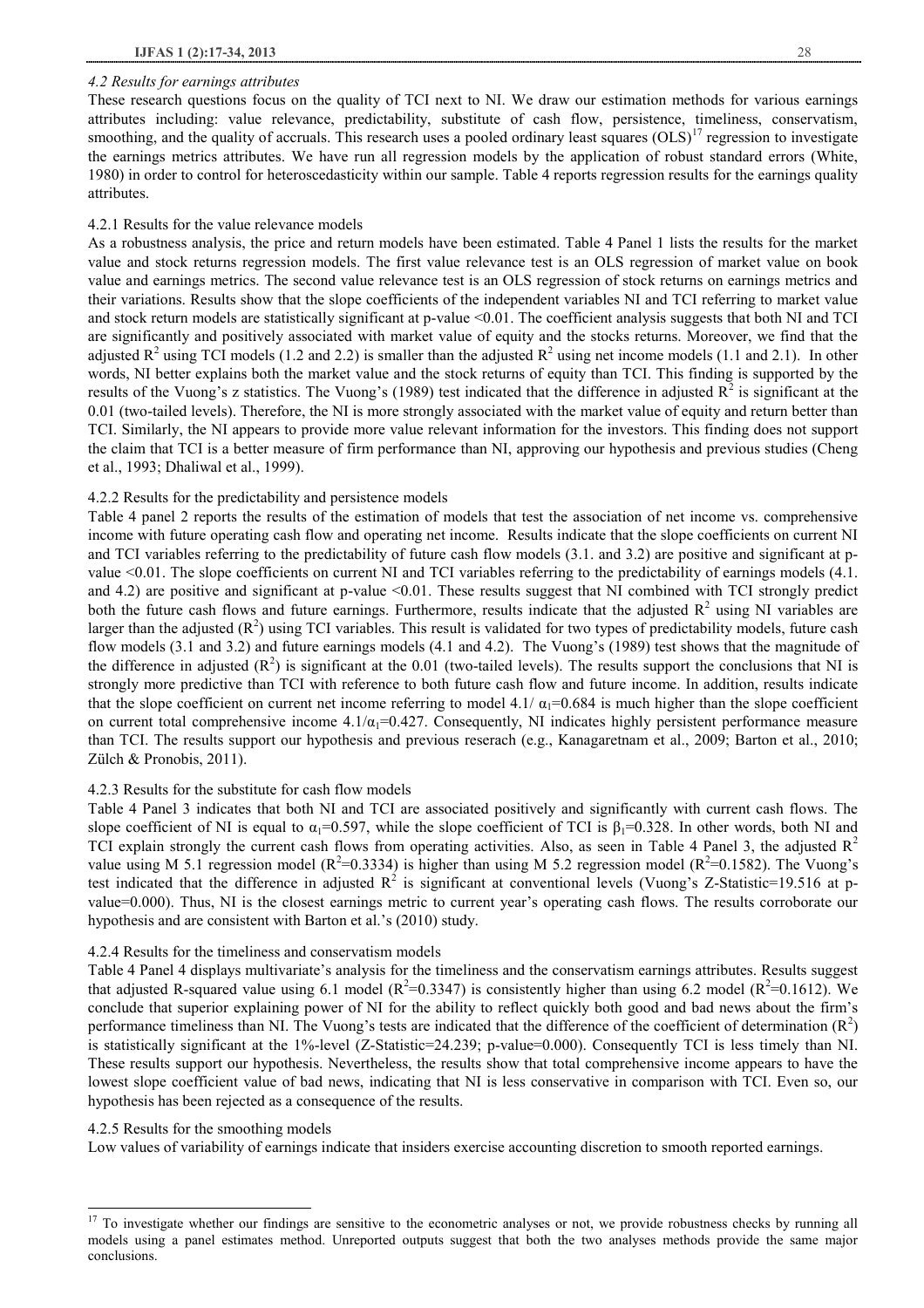#### Table 4. Multivariate's analysis

## **Panel 1: Value relevance**

| <b>Models</b>                      | M(1.1)<br>M(1.2)               |                                |                   |                               |                                |                           |                                    |
|------------------------------------|--------------------------------|--------------------------------|-------------------|-------------------------------|--------------------------------|---------------------------|------------------------------------|
|                                    | $\alpha_1$                     | $\alpha_2$                     | adjR <sup>2</sup> | $\beta_1$                     | $\beta_2$                      | $\text{adj} \mathbb{R}^2$ | Vuong's                            |
| <b>Price models</b><br><b>Nbr</b>  | $1.258***$<br>11.84<br>(0.000) | $0.474***$<br>21.97<br>(0.000) | 0.1545            | $0.786***$<br>8.72<br>(0.000) | $0.469***$<br>20.84<br>(0.000) | 0.1377                    | Vuong Z-Statistic = $2.9689***$    |
| Fisher                             |                                | 8096<br>325.52***              |                   |                               | 7812<br>$280.00***$            | $p-value = (0.003)$       |                                    |
| <b>Models</b>                      |                                | M(2.1)                         |                   |                               | M(2.2)                         |                           |                                    |
|                                    | $\alpha_1$                     | $\alpha_2$<br>t                | adjR <sup>2</sup> | $\beta_1$                     | $\beta_2$                      | adjR <sup>2</sup>         | Vuong's                            |
| <b>Return models</b><br><b>Nbr</b> | 0.4975<br>16.77<br>(0.000)     | 0.3312<br>8.99<br>(0.000)      | 0.0783            | 0.367<br>13.80<br>(0.000)     | 0.076<br>3.12<br>(0.000)       | 0.0413                    | Vuong Z-Statistic =<br>$8.6706***$ |
| Fisher                             |                                | 9095<br>293.79***              |                   |                               | 8461<br>130.92***              |                           | $p-value = (0,000)$                |

Notes: \*\*\* Denotes p-value  $\leq 0.01$ . \*\* Denotes p-value  $\leq 0.05$  \* Denotes p-value  $\leq 0.1$ 

Nbr: Number of observations

Where M 1.1: MVE<sub>it</sub> = α<sub>0</sub> + α<sub>1</sub>NI<sub>it</sub>+ α<sub>2</sub> BV<sub>it</sub> + ω<sub>it</sub>; (M 1.2): MVE<sub>it</sub> = β<sub>0</sub> + β<sub>1</sub>TCI<sub>it</sub>+ β<sub>2</sub> BV<sub>it</sub> + λ<sub>it</sub>; (M 2.1): RETURN<sub>t</sub> = α<sub>0</sub> + α<sub>1</sub>NI<sub>it</sub> + α<sub>2</sub> VARNI<sub>it</sub> + ω<sub>it</sub>; (M 2.2): RETURN<sub>it</sub> = β<sub>0</sub> + β<sub>1</sub> VARTCI it +  $\lambda_{it}$ ; MVE is market value of equity 9 months after the fiscal year end (t); BV is book value of equity at a time (t); NI is net income for the period from (t); TCI is total comprehensive income; RETURN is the stocks return for the period from (t); and ω and λ equals other information about future abnormal earnings reflected in the firm's equity value but currently not in the firm's financial statements. All variables are normalized by the market value of equity at a time (t-1)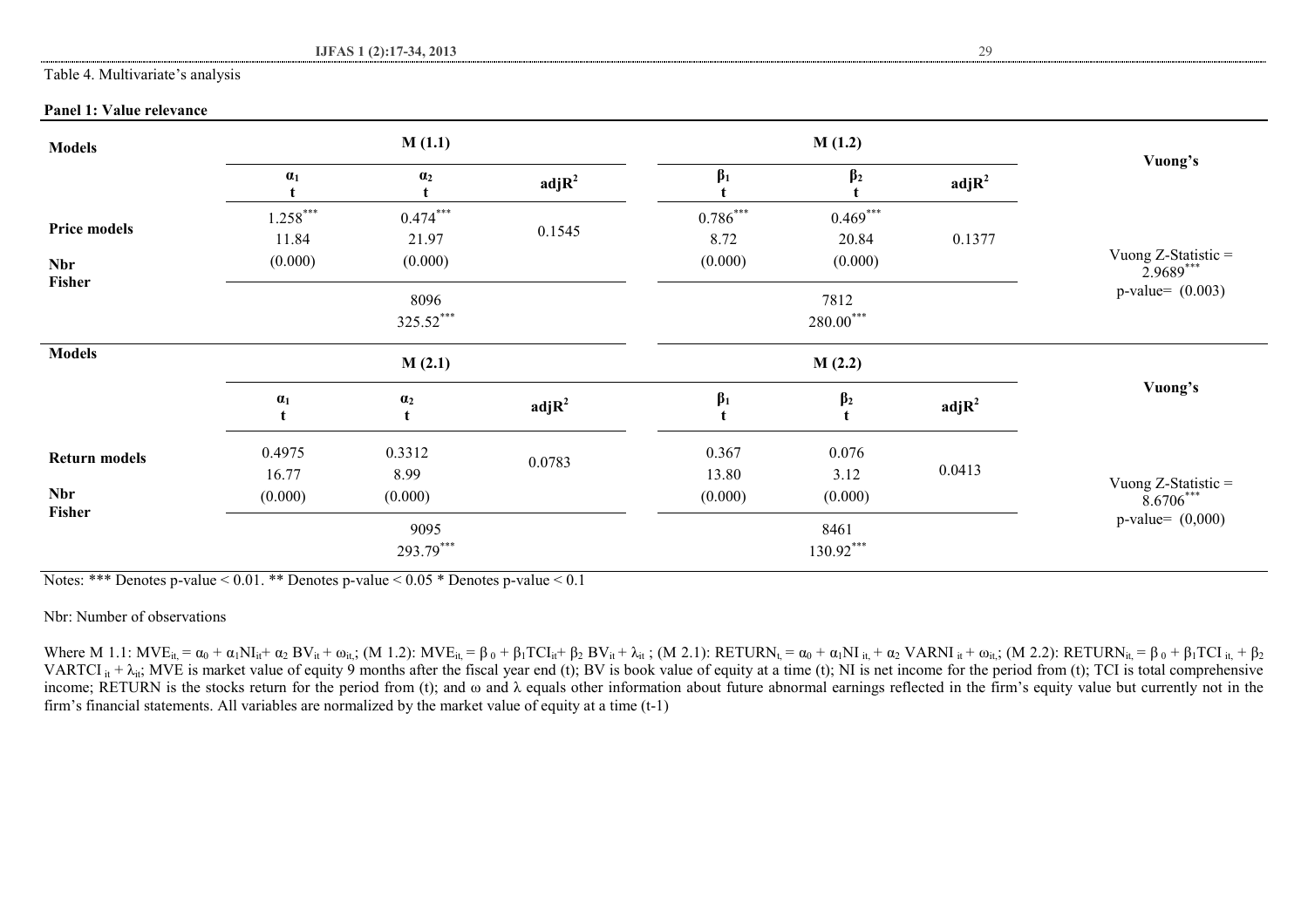### **Panel 2: Predictability and persistence**

| <b>Models</b>        |            |       | M(3.1)         |                    |                |       | M(3.2)         |                    |                                                            |
|----------------------|------------|-------|----------------|--------------------|----------------|-------|----------------|--------------------|------------------------------------------------------------|
|                      | $\alpha_1$ |       | P              | Adj $\mathbf{R}^2$ | $\beta_1$      |       | P              | Adj $\mathbf{R}^2$ | Vuong's                                                    |
|                      | 0.555      | 30.76 | 0.000          | 0.2272             | 0.307          | 20.51 | 0.000          | 0.1208             |                                                            |
| <b>Nbr</b><br>Fisher |            |       | 8372<br>946.18 |                    |                |       | 8045<br>420.59 |                    | Vuong Z-Statistic = $14.305$<br>$p-value = (0.000)$        |
|                      |            |       | M 4.1          |                    |                |       | M(4.2)         |                    |                                                            |
|                      | $\alpha_1$ |       | P              | Adj $R^2$          | $\beta_1$      |       | P              | Adj $R^2$          | Vuong's                                                    |
| <b>Nbr</b>           | 0.684      | 39.64 | 0.000          | 0.3625             | 0.427          | 22.29 | 0.000          | 0.1679             |                                                            |
| Fisher               |            |       | 84<br>1571.58  |                    | 7983<br>0.1679 |       |                |                    | Vuong Z-Statistic = $20.354$<br>$p$ -value= $(0.000)^{18}$ |

Notes: \*\*\* Denotes p-value  $< 0.01$ . \*\* Denotes p-value  $< 0.05$  \* Denotes p-value  $< 0.1$ .

Nbr: Number of observations

Where M 3.1: OCF  $_{it+1} = \alpha_0 + \alpha_1 NI_{it} + \omega_{it}$ ; (M 3.2): OCF  $_{it+1} = \beta_0 + \beta_1 TCI_{it} + \lambda_{it}$ ; (M 4.1): NI  $_{it+1} = \alpha_0 + \alpha_1 NI_{it} + \omega_{it}$ ; (M 4.2): TCI  $_{it+1} = \beta_0 + \beta_1 TCI_{it} + \lambda_{it}$ ; and OCF is annual net cash flow from operating activities. Other variables are previously defined. All variables are scaled by the total assets at time (t).

#### **Panel 3: Substitute for cash flow**

| Models               | M(5.1)                |       |       |                    |           |       | M(5.2) | Vuong's             |                              |
|----------------------|-----------------------|-------|-------|--------------------|-----------|-------|--------|---------------------|------------------------------|
|                      | $\alpha_1$            |       |       | Adj $\mathbf{R}^2$ | $\beta_1$ |       |        | Adj $\mathbf{R}^2$  |                              |
|                      | 0.597                 | 45.08 | 0.000 | 0.3334             | 0.328     | 25.48 | 0.000  | 0.1582              | Vuong Z-Statistic = $19.516$ |
| <b>Nbr</b><br>Fisher | 10657<br>$2032.53***$ |       |       | 10193<br>648.98*** |           |       |        | $p-value = (0.000)$ |                              |

Notes: \*\*\* Denotes p-value  $< 0.01$ . \*\* Denotes p-value  $< 0.05$  \* Denotes p-value  $< 0.1$ .

Nbr: Number of observations

l

Where M 5.1: OCF  $_{it} = \alpha_0 + \alpha_1 N I_{it} + \omega_{it}$ ; (M 5.2): OCF<sub>it</sub> =  $\beta_0 + \beta_1 T C I_{it} + \lambda_{it}$ ; OCF is annual net cash flow from operating activities; NI is net income for the period from (t); TCI is total comprehensive income for the period from (t); and  $\omega$  and  $\lambda$  equals other information about future abnormal earnings reflected in the firm's equity value but currently not in the firm's financial statements. All variables are scaled by the total assets at time (t).

<sup>&</sup>lt;sup>18</sup> P-value indicates the two-tailed significance level for the difference in the explanatory power of a model and the explanatory power of the basic model based on Vuong's likelihood ratio test.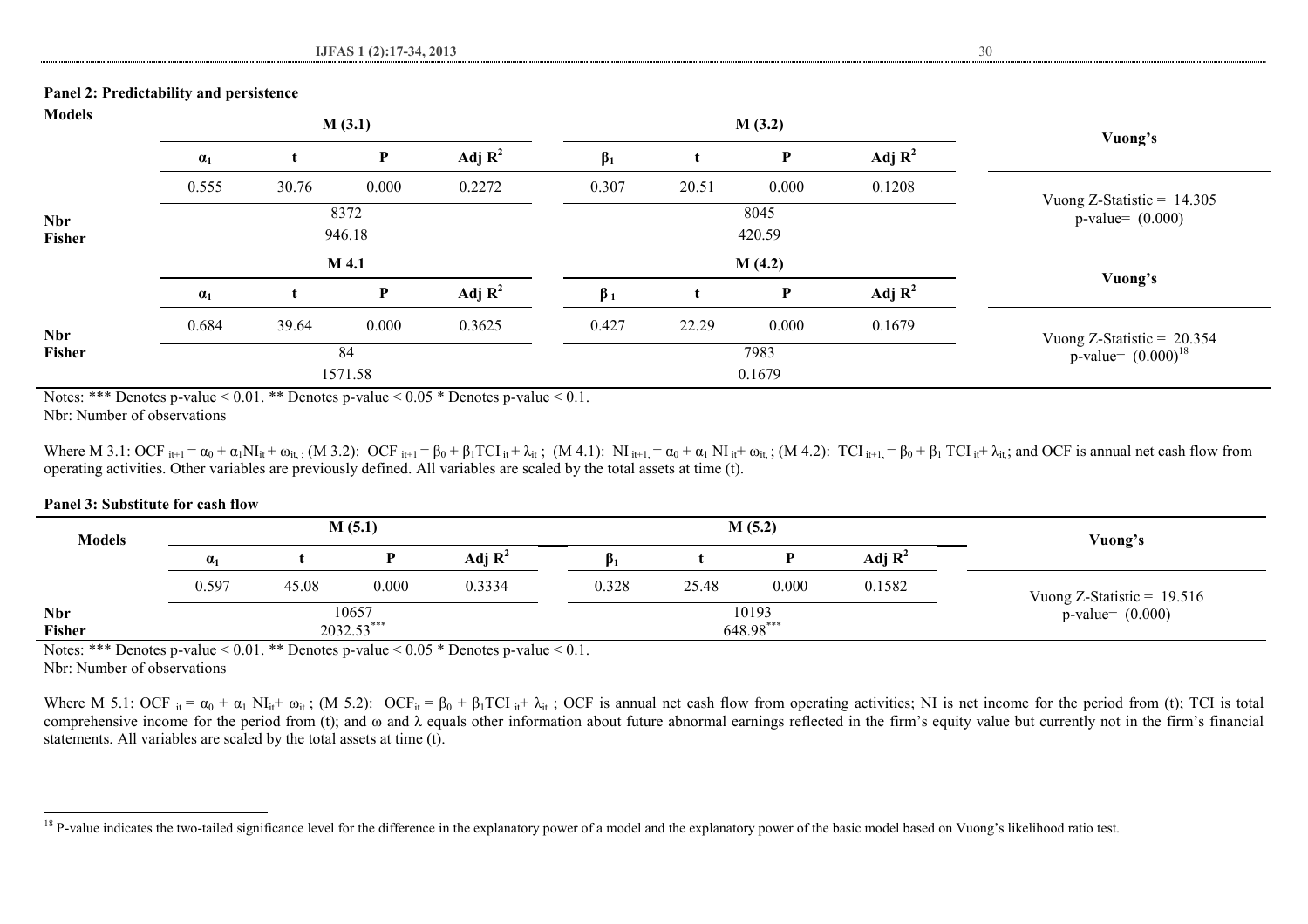|               | Panel 4: Timeliness and conservatism         |                          |                          |                |                         |                           |                          |                |              |
|---------------|----------------------------------------------|--------------------------|--------------------------|----------------|-------------------------|---------------------------|--------------------------|----------------|--------------|
| <b>Models</b> |                                              | M(6.1)                   |                          |                |                         |                           | M(6.2)                   |                |              |
|               | $\alpha_1$                                   | a <sub>2</sub>           | $\alpha_3$               | $\mathbf{R}^2$ | $\alpha_1$              | a <sub>2</sub>            | $\alpha_3$               | $\mathbf{R}^2$ | Vuong's      |
|               | $-0.001$ <sup>NS</sup><br>$-0.52$<br>(0.604) | 0.519<br>32.77<br>(2.33) | 0.093<br>2.33<br>(0.020) | 0.3347         | 0.005<br>.30<br>(0.194) | 0.423<br>19.84<br>(0.000) | 0.193<br>3.71<br>(0.000) | 0.1612         | $Z = 24.239$ |
| <b>Nbr</b>    |                                              | 10643                    |                          |                |                         |                           | 10179                    |                | (0.000)      |
| Fisher        |                                              | 845.98                   |                          |                |                         | 327.61                    |                          |                |              |

Notes: \*\*\* Denotes p-value < 0.01. \*\* Denotes p-value < 0.05 \* Denotes p-value < 0.1.

Nbr: Number of observations

Where M 6.1:  $NI_{it} = \alpha_0 + \alpha_1 \text{ NEG}_{it} + \alpha_2 \text{ OCF}_{it} + \alpha_3 \text{ (NEG* OCF)}_{it} + \omega_{it}$ ; (M 6.2):  $TCI_{it} = \beta_0 + \beta_1 \text{ NEG}_{it} + \beta_2 \text{ OCF}_{it} + \beta_3 \text{ (NEG* OCF)}_{it} + \lambda_{it}$ ; NI is net income for the period from (t); TCI is total comprehensive income for the period from (t); NEG is a dummy variable, which takes the value of 1 if operating cash flows are negative and 0 otherwise; OCF is annual net cash flow from operating activities; (NEG\*OCF) interaction variables referring to the bad new (loss related to the cash flows); and *ω* and λ equals other information about future abnormal earnings reflected in the firm's equity value but currently not in the firm's financial statements. All continuous variables are scaled by the total assets at the time (t).

#### **Panel 5: Smoothing**

| .<br><b>Models</b> |            | M(7.1)                  |            | M(7.2)                   | <b>Fisher Test</b>     |
|--------------------|------------|-------------------------|------------|--------------------------|------------------------|
|                    | <b>Nbr</b> | $\sigma^2(\Delta NI^*)$ | <b>Nbr</b> | $\sigma^2(\Delta TCI^*)$ | $f = 0.3657***$        |
|                    | 8464       | 0.00078                 | 7974       | 0.0021436                | $2*Pr(F < f) = 0.0000$ |

Notes: \*\*\* Denotes p-value  $< 0.01$ . \*\* Denotes p-value  $< 0.05$  \* Denotes p-value  $< 0.1$ .

Nbr: Number of observations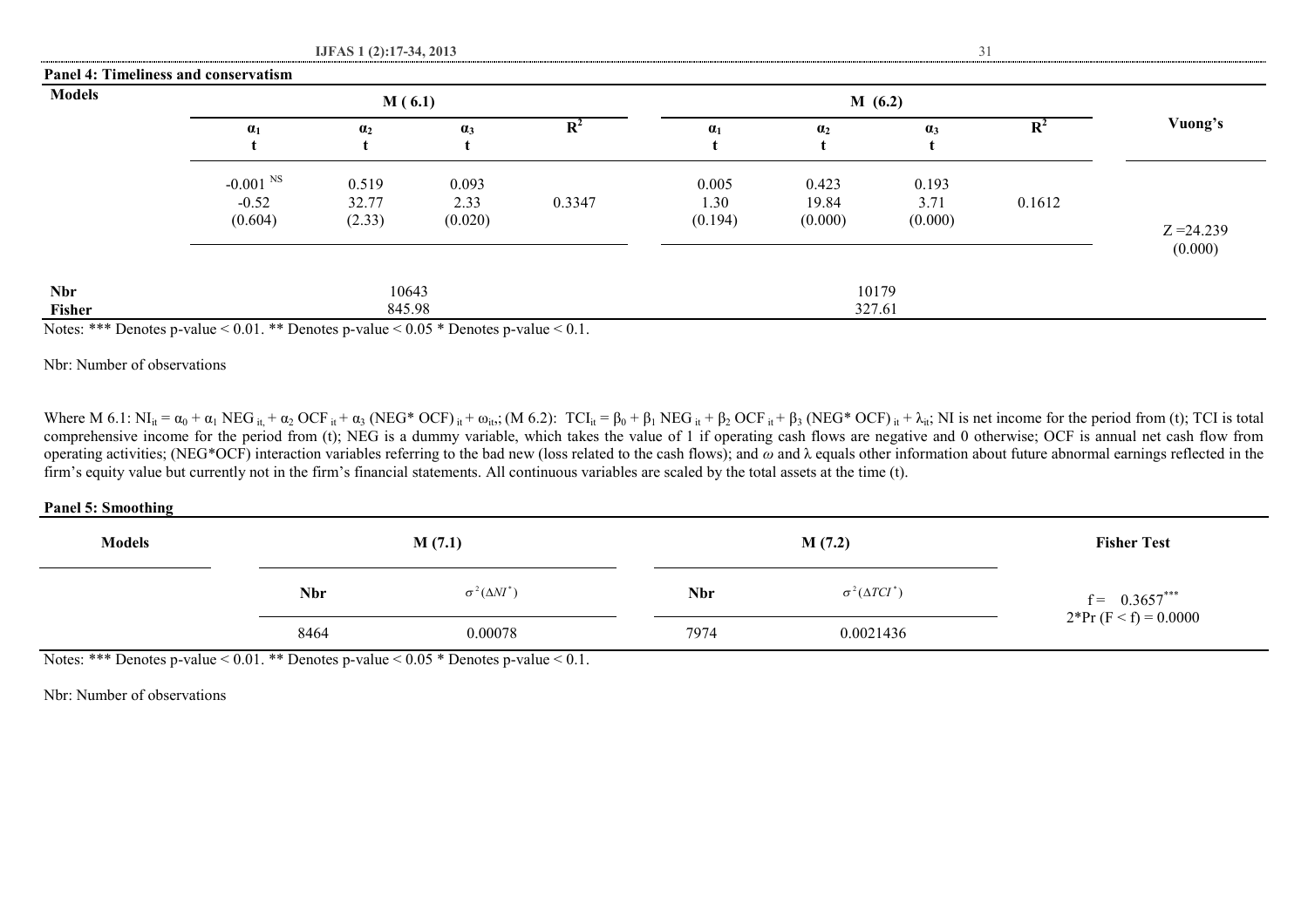4.2.6 Results for the quality of accruals models

Our results show that the standard deviation of residuals from model 8.1 is less  $\left[\sqrt{\sigma^2(\hat{\epsilon}_M)}\right] = 0.05279$  than model 8.2  $\left[\sqrt{\sigma^2(\hat{\varepsilon}_{\text{rc1}})}\right] = 0.07821$ . The Fisher test shows that the magnitude of the difference is significant. Results suggest that the accruals linked to NI is strongly less manipulated than those related to TCI. The results agree with our hypothesis.

## **5. Conclusion**

This main goal of this study was to compare the quality of NI and TCI under IAS/IFRS norms. To achieve this goal, we tested various earnings attributes and estimated pooled data regressions using a sample of 2,273 firms from 22 countries from 22 countries in Europe, Asia, and Australia between 2006 and 2010. Prior studies concluded that TCI declined to enhance the quality of performance reporting (Cheng et al., 1993; Dhaliwal et al., 1999; Kanagaretnam et al., 2009; Zülch & Pronobis, 2011; Goncharov & Hodgson, 2011; Turen & Hussiny, 2012; Devalle & Magarini, 2012; Devalle, 2012). In line with prior studies, our study provided evidence that net income offers better earnings quality than total comprehensive income. We found that NI is more associated with stocks price and return than TCI, as it better predicts future operating cash flows and future income than TCI. In addition, the results revealed that NI better explains the actual operating cash flows, is more persistent and timely, and has the better quality of accruals than TCI. However, we found that TCI is less smoothing and more conservative than NI.

Overall, our results did not support the assertion that income measured on a comprehensive basis provides better earnings quality attributes than TCI. All things being equal, these findings should be of interest to standard-setters because the results suggest that the IASB should focus on items included in other comprehensive income in order to improve the quality of TCI. Therefore, this study illustrates that the debate about TCI needs more analysis and research.

## **References**

Ali, A., & P. Zarowin. (1992). Permanent versus Transitory Components of Annual Earnings and Estimation Error in Earnings Response Coefficients. *Journal of Accounting and Economics*, 15, 249-264.

Ball, R., & Brown, P. (1968). An Empirical Evaluation of Accounting Income Numbers », *Journal of Accounting Research*, *6*(2), 159-178

Ball, R., & Shivakumar, L. (2005). Earnings quality in UK private firms: comparative loss recognition timeliness. *Journal of Accounting and Economics,* 39, 83–128.

Barth, M. Landsman, W., & Lang, M. (2008). International Accounting Standards and Accounting Quality. *Journal of Accounting Research, 46*(3), 467–498.

Barton, J. Hansen, T., & Pownall, G. (2010). Which Performance Measures Do Investors Around the WorldValue the Most and Why? *The Accounting Review*, *85*(3), 753-789.

Basu, S. (1997). The conservatism principle and the asymmetric timeliness of earnings. *Journal of Accounting and Economics*, 24, 3-37.

Beaver, W. (1968). The Information Content of Annual Earnings Announcements. *Journal of Accounting Research*, 6, 67-92.

Beaver, W. (1970). The Time Series Behavior of Earnings. *Journal of Accounting Research*, 8, 62-99.

Biddle, G, & Choi, J. (2006). Is Comprehensive Income Useful ? *Journal of Contemporary Accounting and Econom*ics, *2*(1), 1-32.

Cahan, S., Courtenay, S., Gronewoller, P. & Upton, D. (2000). Value relevance of mandated comprehensive income disclosure. *Journal of Business Finance and Accounting*, *27*(9-10), 1273-1300.

Cheng, A. Cheung, J., & Gopalakrishnan, V. (1993). On The Usefulness Of Operating Income, Net Income, And Comprehensive income In Explaining Security Returns. *Accounting and Business Research*, *23*(91), 195- 203.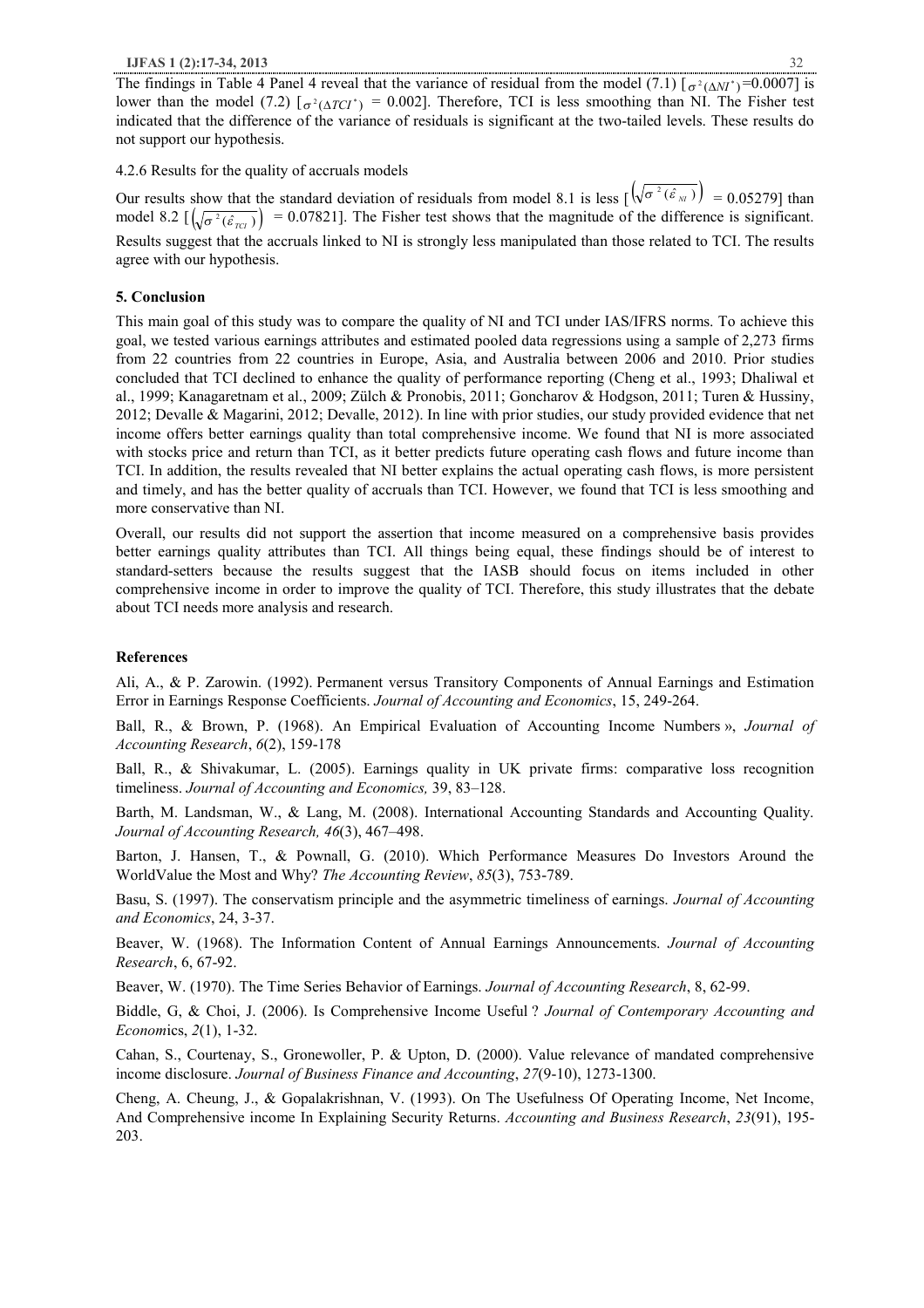Choi, J., & Zang, Y. (2006). Implications of Comprehensive Income Disclosure For Future Earning and Analysts' Forecasts. *Journal of Business, 12*(2), 77-109.

Dechow, P., & Dichev, D. (2002). The Quality of Accruals and Earnings: The Role of Accrual Estimation Errors. *The Accounting Review*, 77, 35-59.

Dechow, P. Ge, W., & Schrand, C. (2010). Understanding earnings quality: A review of the proxies, their determinants and their consequences. *Journal of Accounting and Economics*, 50, 344-401.

DeFond, M. (2010). Earnings quality research: Advances, challenges and future research. *Journal of Accounting and Economics*, 50, 402–409.

Devalle, A. (2012). Value relevance of accounting data and financial crisis in Europe: an empirical analysis. *International Journal of Accounting and Financial Reporting*, *2*(2), 201-217.

Devalle, A., & Magarini, R. (2012). Assessing the value relevance of total comprehensive income under IFRS: an empirical evidence from European stock exchanges. *International Journal of Accounting, Auditing and Performance Evaluation, 8*(1), 43-68.

Dhaliwal, D. Subramanyam, K., & Trezevant, R. (1999). Is comprehensive income superior to net income as a measure of firm performance? *Journal of Accounting and Economics*, 26, 43-67.

Fernández, F., & Mercedes, M. (2010). Comprehensive Income In Times Of Crises: Evidence From Spanish Companies. *Global Journal Of Business Research*, *4*(3), 89-100.

Ferraro, O., & Veltri, S. (2012). A Critical Analysis of the Empirical Researches on Comprehensive Income Value Relevance. *European Journal of Scientific Research*, *76*(4), 587-594.

Francis, J. LaFond, R. Olsson, P., & Schipper, K. (2004). Costs of Equity and Earnings Attributes. *The Accounting Review*, 79, 967-1010.

Goncharov, I., & Hodgson, A. (2011). Measuring and Reporting Income in Europe. *Journal of International Accounting Research*, *10*(1), 27-59.

Gwilliam, D., & Jackson, R. (2008). Fair value in financial reporting: Problems and pitfalls in practice A case study analysis of the use of fair valuation at Enron. *Accounting Forum*, 32, 240–259.

Hadi, A. (1992). Identifying Multiple Outliers in Multivariate Data. *Journal of the Royal Statistical Society*, *54*(3), 761-771.

Jones, D., & Smith, K. (2011). Comparing The Value Relevance, Predictive Value, And Persistence Of Other Comprehensive Income And Special Items. *The Accounting Review, 86*(6), 2047–2073.

Kanagaretnam, K. Mathieu, R., & Shehata, M. (2009). Usefulness of comprehensive income reporting in Canada. *Journal of Accounting Public Policy*, 28, 349-365.

Keating, M. (1999). An analysis of the value relevance of reporting comprehensive income. *Journal Of Accounting Education*, 17, 333-339.

Kothari S. Shu, S., & Wysocki, P. (2009). Do Managers Withhold Bad News? *Journal of Accounting Research*, *47*(1), 1-36.

Laux, C., & Leuz, C. (2009). The crisis of fair-value accounting: Making sense of the recent debate. *Accounting, Organizations and Society,* 34, 826–834.

Lev, B. (1989). On the Usefulness of Earnings and Earnings Research: Lessons and Directions from Two Decades of Empirical Research. *Journal of Accounting Research*, 27, 153-92.

Liu, X., & Liu, Y. (2009). Applying Reporting of Comprehensive Income in China. *International Journal of Marketing Studies,1*(2), 74-77.

McCoy, T. Thompson, J., & Hoskins, M. (2009). Early Evidence Of The Volatility Of Comprehensive Income And Its Components. *Academy of Accounting and Financial Studies Journal*, 13, Special Issue.

Mitra, S., & Hossain, M. (2009). Value-relevance of pension transition adjustments and other comprehensive income components in the adoption year of SFAS No. 158. *Review Quantitative Finance Accounting,* 33, 279– 301.

Ohlson, J. (1995). Earnings, book values, and dividends in equity valuation. *Contemporary Accounting Research, 11*(2), 661-687.

Tsujiyama, E. (2007). Two Concepts of Comprehensive Income. *The Japanese Institute of Certified Public Accountants, Accounting and Audit Journal, 19*(11), 30-39.